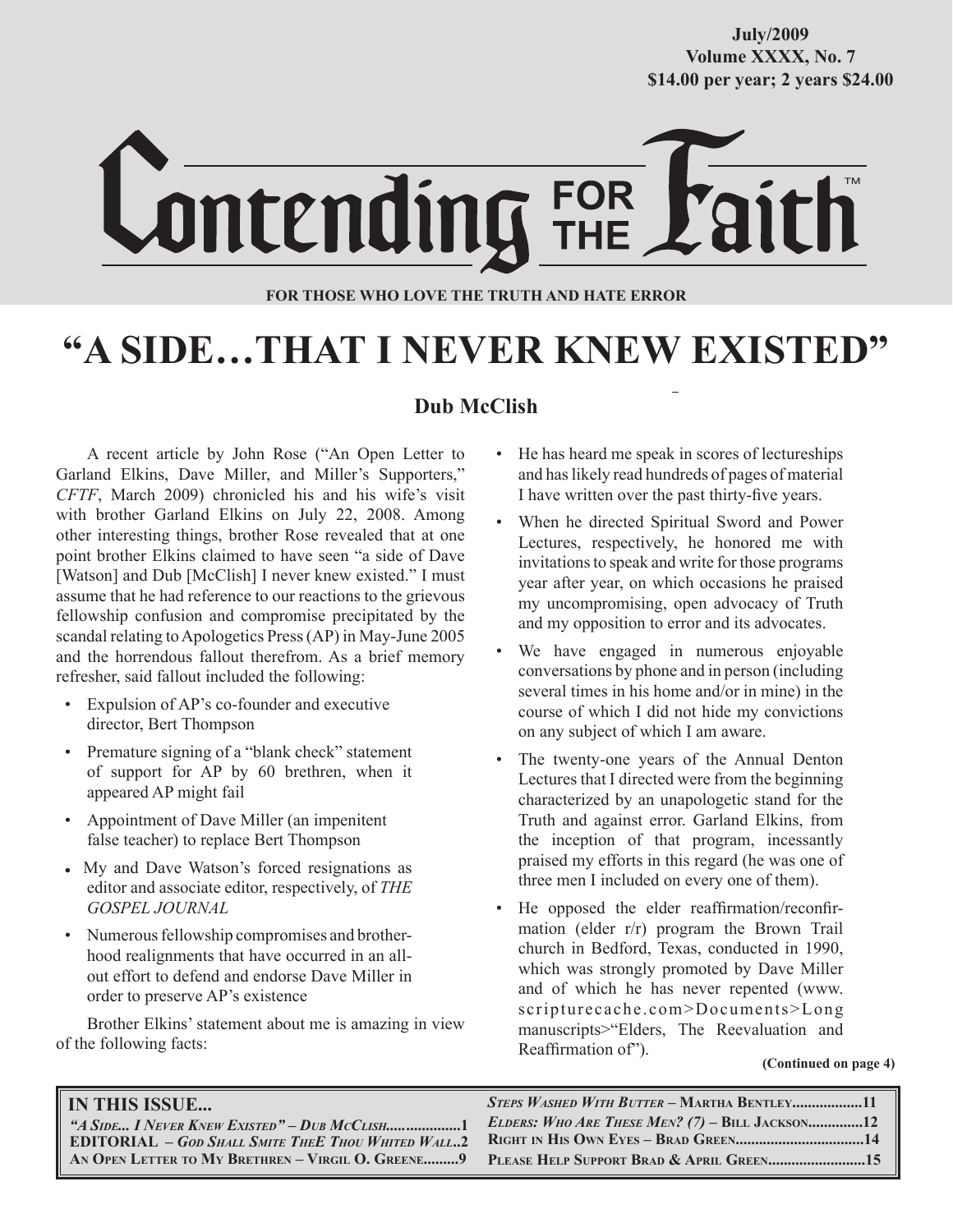

#### **David P. Brown, Editor and Publisher dpbcftf@gmail.com**

*COMMUNICATIONS received by CONTENDING FOR THE FAITH and/or its Editors are viewed as intended FOR PUBLICATION unless otherwise stated. Whereas we respect confidential information, so described, everything else sent to us we feel free to publish without further permission being necessary. Anything sent to us NOT for publication, please indicate this clearly when you write. Please address such letters directly to the Editor David P. Brown, P.O. Box 2357, Spring, Texas 77383. Telephone: (281) 350-5516.*

#### **SUBSCRIPTIONS RATES**

*Single Subscriptions: One Year, \$14.00; Two Years, \$24.00. Club Rate: Three One-Year Subscriptions, \$36; Five One-Year Subscriptions, \$58.00. Whole Congregation Rate: Any congregation entering each family of its entire membership with single copies being mailed directly to each home receives a \$3.00 discount off the Single Subscription Rate, i.e., such whole congregation subscriptions are payable in advance at the rate of \$11.00 per year per family address. Foreign Rate: One Year, \$30. NO REFUNDS FOR CANCEL-ATIONS OF SUBSCRIPTIONS.*

#### **ADVERTISING POLICY & RATES**

*CONTENDING FOR THE FAITH was begun and continues to exist to defend the gospel (Philippians 1:7,17) and refute error (Jude 3). Therefore, we are interested in advertising only those things that are in harmony with what the Bible authorizes (Colossians 3:17). We will not knowingly advertise anything to the contrary. Hence, we reserve the right to refuse any offer to advertise in this paper.*

*All setups and layouts of advertisements will be done by CONTENDING FOR THE FAITH. A one-time setup and layout fee for each advertisement will be charged if such setup or layout is needful. Setup and layout fees are in addition to the cost of the space purchased for advertisement. No major changes will be made without customer approval.*

*All advertisements must be in our hands no later than two (2) months preceding the publishing of the issue of the journal in which you desire your advertisement to appear. To avoid being charged for the following month, ads must be canceled by the first of the month. We appreciate your understanding of and cooperation with our advertising policy.*

*MAIL ALL SUBSCRIPTIONS, ADVERTISEMENTS AND LETTERS TO THE EDITOR-IN-CHIEF, P. O. Box 2357, Spring, Texas 77383-2357. COST OF SPACE FOR ADS: Back page, \$300.00; full page, \$300.00; half page, \$175.00; quarter page, \$90.00; less than quarter page, \$18.00 per column-inch. CLASSIFIED ADS: \$2.00 per line per month. CHURCH DIREC-TORY ADS: \$30.00 per line per year. SETUP AND LAYOUT FEES: Full page, \$50.00; half page, \$35.00; anything under a half page, \$20.00.*

*CONTENDING FOR THE FAITH is published monthly. P. O. Box 2357, Spring, Texas 77383-2357 Telephone: (281) 350-5516.*

> **Ira Y. Rice, Jr., Founder August 3, 1917-October 10, 2001**

## *Editorial...* **"GOD SHALL SMITE THEE,** *THOU* **WHITED WALL"**

Following the apostle Paul's arrest in Jerusalem, the Roman captain brought him before the chief priests and the Jewish council to learn **"the certainty wherefore he was accused of the Jews"** (Acts 22:30). In Paul's opening remarks to the council he declared: **"I have lived in all good conscience before God until this day."** Following his statement, Ananias, the high priest, ordered Paul smitten on the mouth. His order drew the response from Paul that serves as the title of this editorial (Acts 23:1, 2).

Many years earlier our Lord had answered a question put to Him by Annas, the high priest of that day. For His answer an officer had **"struck Jesus with the palm of his hand, saying, Answerest thou the high priest so"** (John 18:22). How closely Paul walked in the steps of Jesus (1 Peter 2:21).

Though many years had passed since Paul, as Saul of Tarsus, associated with the chief priests and the council, he was certainly no stranger to them. In his unbelief Saul was the untiring persecutor of the church of Christ and had the trust of the same men, some of whom possibly he now stood before (Acts 9:1,2; Gal. 1:13-14). But because of his conversion to Christ, these Jews now wished the apostle dead (Gal. 1:15, 23).

What did Paul mean about Ananias when he declared to him, **"God shall smite thee,** *thou* **whited wall?"** In that culture what did it mean to be labeled a **"whited wall"?** Our Lord's scathing rebuke of the same type of characters gives us a divine commentary on the meaning of **"whited wall."**  In Matt. 23:27 Jesus declared,

**Woe unto you, scribes and Pharisees, hypocrites! for ye are like unto whited sepulchres, which indeed appear beautiful outward, but are within full of dead men's bones, and of all uncleanness. Even so ye also outwardly appear righteous unto men, but within ye are full of hypocrisy and iniquity.**

### *Clearly, then, Paul called Ananias a hypocrite.*

There is the strong probability that before his conversion Saul of Tarsus knew of or was acquainted with Ananias. However, Theophilus was the high priest from AD 37 to 41—the time when Saul obtained his authority to arrest Christians and bring them back to Jerusalem (Acts 9:1). The reason we conclude such is this: according to Josephus's *Antiquities of the Jews*, Theophilus, was the son of Annas and the brother of Eleazar, Jonathan, Matthias and Ananus, all of whom served as high priests. This was one of the most wealthy and influential families of that time period. Theophilus was also the brother-in-law of Joseph Caiaphas, the high priest before whom Jesus appeared. Furthermore his son Matthias served as the next to the last high priest before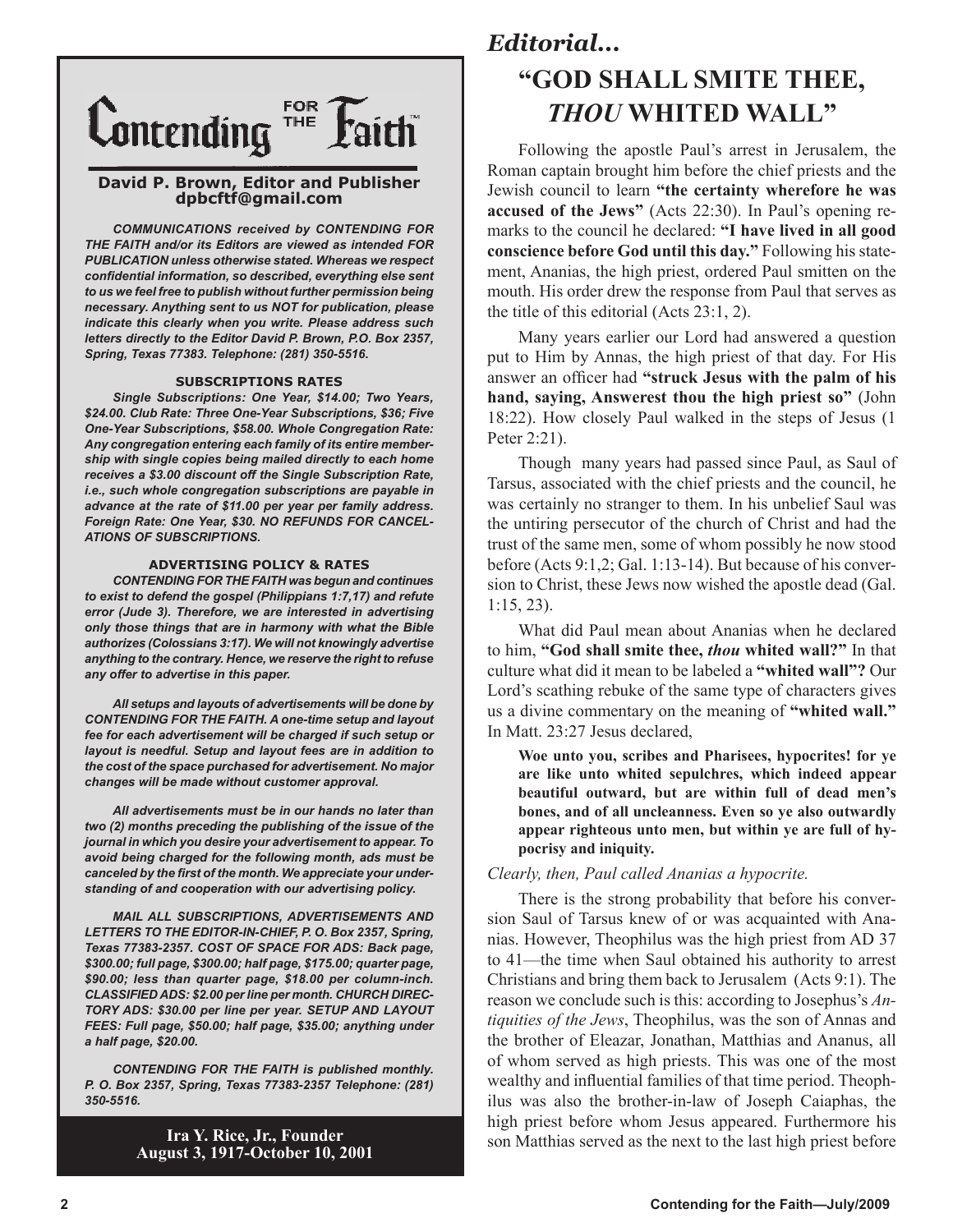the destruction of the Temple by the Romans. Thus, Saul of Tarsus walked in powerful circles before his conversion to Christ. However, all of these men were men of the world, acting accordingly, each one worthy of being labeled **"Thou whited wall."** 

It is ludicrous at best to attempt to picture the young Saul with his good conscience toward God approaching Theophilus to receive letters authorizing him to arrest Christians, while at the same time knowing him to be a hypocrite. Obivously at the time of Paul's arrest and appearance before Ananias and the Jewish council he fully recognized what these characters actually were and had been all along, even when he was working with them to persecute the church.

*Among other things this proves that one may have an association with someone but at that time fail to see that person's true colors.* But, because of changing circumstances and events, the true character of a person is revealed. Indeed, in our years of preaching the Gospel we have witnessed with great sadness, and sometimes to our own hurt, the same from certain brethren on more than one occasion.

Of Ananias *The Expositor's Bible Commentary* states:

Ananias the son of Nedebaeus reigned as high priest from A.D. 48 to 58 or 59 and was known for his avarice and liberal use of violence. Josephus says he confiscated for himself the tithes given the ordinary priests and gave lavish bribes to Romans and also Jews (cf. Antiq. XX, 205-7 [ix.2], 213 [ix.4]). He was a brutal and scheming man, hated by Jewish nationalists for his pro-Roman policies. When the war with Rome began in A.D. 66, the nationalists burned his house (cf. Jos. War II, 426 [xvii.6]) and he was forced to flee to the palace of Herod the Great in the northern part of Jerusalem (ibid., 429 [xvii.6]). Ananias was finally trapped while hiding in an aqueduct on the palace grounds and was killed along with his brother Hezekiah (ibid., 441-42 [xvii.9]).

Paul declared that God would smite Ananias. We believe this to be a prophecy of Ananias' death. And, history records the collapse of that **"whited wall!"**

### **HYPOCRISY**

Hypocrisy is translated from the Greek word *hupokrisis.* According to *Vine's Expository Dictionary of New Testament Words*, p. 241, it "primarily denotes a reply, an answer (akin to *hupokrinomai*, to answer); then, play-acting, as the actors spoke in dialogue; hence, pretence, hypocrisy." Of the word hypocrite (*hupokrites*) Vine says,

corresponding to the above, primarily denotes one who answers; then a stage-actor; it was a custom for Greek and Roman actors to speak in large masks with mechanical devices for augmenting the force of the voice; hence the word became used metaphorically of a dissembler, a hypocrite. It is found only in the Synoptists (Matthew, Mark, Luke – DPB), and always used by the Lord (p. 242).

The Proverbs writer declared: **"An hypocrite with his mouth destroyeth his neighbour: but through knowledge shall the just be delivered"** (Pro. 11:9). Warning us against placing our trust in a hypocrite the writer also penned: **"Con-** **fidence in a unfaithful man in time of trouble is like a broken tooth, and foot out of joint"** (25:19).

Our Lord said of certain Jews of His day:

**The scribes and the Pharisees sit in Moses's seat: All therefore whatsoever they bid you observe, that observe and do; but do not ye after their works: for they say, and do not ... But woe unto you, scribes and pharisees, hypocrites** (Mat. 23: 2, 3)!

In Proverbs 26:18-26 we read of such persons.

**(vss. 18, 19) As a mad man who casteth firebrands, arrows, and death, So is the man that deceiveth his neighbour, and saith, Am not I in sport? ... Burning lips and a wicked heart are like a potsherd covered with silver dross. He that hateth disembleth with his lips, and layeth up deceit within him; When he speaketh fair, believe him not: for there are seven abominations in his heart. Whose hatred is covered by deceit, his wickedness shall be shewed before the whole congregation (vss. 23-26).**

Wicked and evil words come from an evil source; **"for out of the abundance of the heart the mouth speaketh"** (Mat. 12:34). Hence, such a person has "heart trouble" of the worse kind. Paul commanded Titus **"to speak evil of no man..."** (3:2). The hypocrite cares nothing for Paul's instruction because his heart is evil. Behind one's back he says the direct opposite from what he says to his prey's face. And, truly, to him he is his prey—*something to be devoured to satisfy his voracious appetite that is sustained by pride, envy, and jealousy*. All that such characters desire to do is come out "on top," appearing in the eyes of their "public" as if they are in complete control of all things. They do not care that they hurt those they slander, for that they intended to do in the first place. Suspicion runs rampant in their twisted paranoid minds—they have been known to crucify and stone people. Hence, with seared consciences, the Pharisee, the scribe—hypocrites all—take their positions on the world's stage.

In closing we note:

**If a man say, I love God, and hateth his brother, he is a liar: for he that loveth not his brother whom he hath seen, how can he love God whom he hath not seen (1 John 4:20). I know thy works, that thou hast a name that thou livest, and art dead (Rev. 3:1). But the wisdom that is from above is first pure, then peaceable, gentle and easy to be intreated, full of mercy and good fruits, without partiality, and without hypocrisy** (James 3:17)

Paul's truthful statement about and to Ananias, the high priest — **"God shall smite thee, thou whited wall"**— does not contradict the previously quoted Scriptures and, sadly, finds application in certain brethren today. We must, therefore, take Paul's inspired advice to Timothy in dealing with all men—including brethren. The apostle wrote: **"Lay hands suddenly on no man, neither be partaker of other men's sins: keep thyself pure" (**1 Tim. 5:22).

**—David P. Brown, Editor**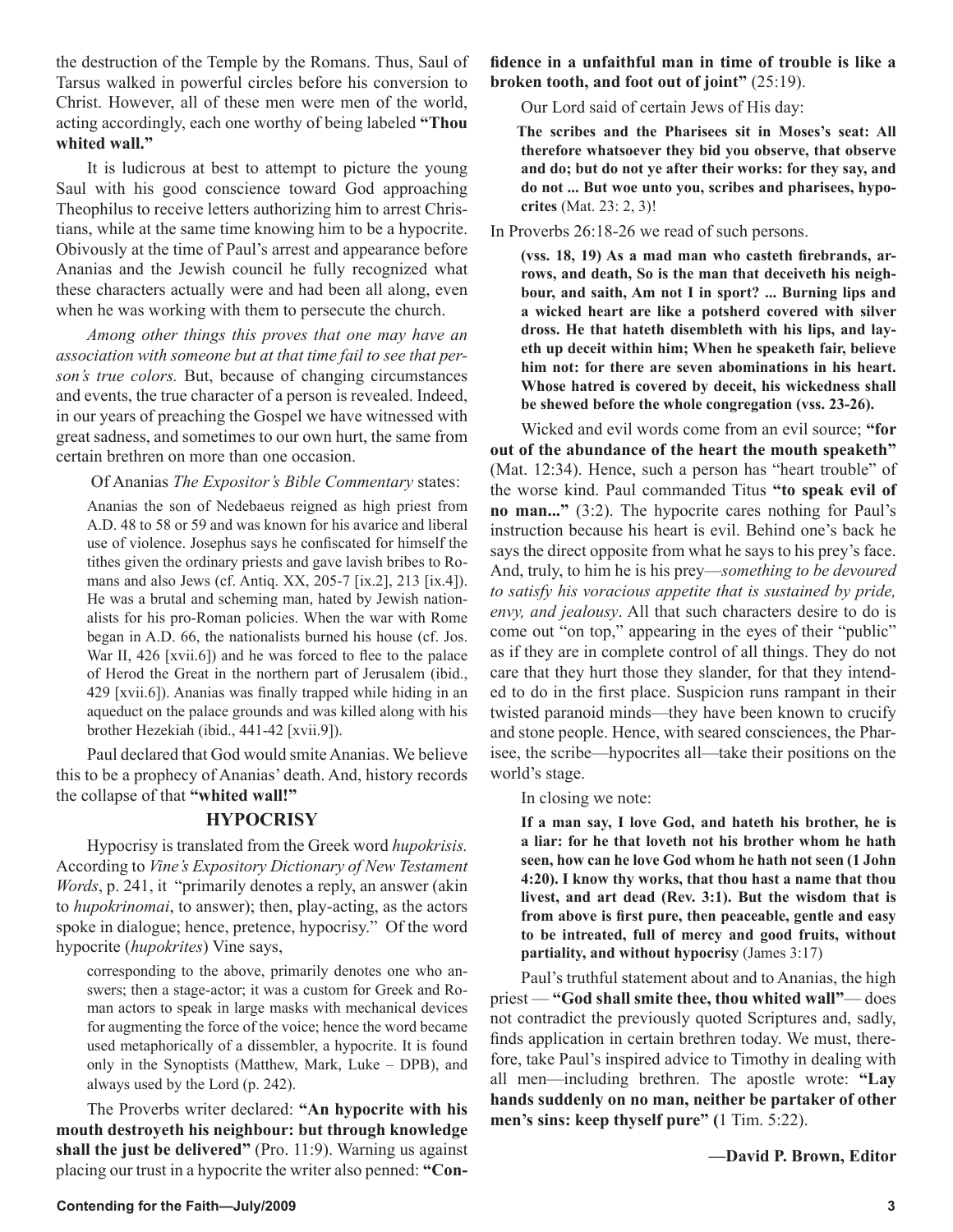#### **(Continued from page One)**

- When I openly opposed Mac Deaver's heresy upon its invasion of the eldership (of which I was a part) of the Pearl Street congregation in Denton, Texas, in 2003 (resulting in my having to resign and leave a work to which I had devoted twenty-three years of my life), he encouraged me in every possible way.
- He defended me when the remaining Pearl Street elders vengefully tried to destroy me because I had dared oppose and expose their errors.
- He had nothing but glowing words of praise for my efforts as editor of *THE GOSPEL JOURNAL* (wherein we constantly both promoted the Truth and opposed error) through the sixty-seven issues of my editorship.

Yet, in the face of all of the above, he avers surprise that I have been outspoken in my *continued* exposure of Dave Miller and his impenitent errors, and those who are determined to defend him. *I could do no less and remain consistent, both with the Bible (Rom. 16:17–18; Eph. 5:11; 2 John 9–11) and with my own convictions and previous conduct.* Brother Elkins' claim that he has seen "a side" of me in the past four years that he "never knew existed" is a dog that will not hunt and a bird that will not fly—a disingenuous statement that sorely disappoints. Truth be told, rather than professing to see "a side" of me he "never knew existed" in the wake of the AP tragedy, he knows me well enough that he could have **accurately anticipated** my reaction. In fact, he **knew** and **applauded** this "side" of me until June/July 2005.

## **"***A Side…I Never Knew Existed"*

### **Is a Two-Way Street**

In numerous conversations regarding the last four tragic years of heartbreaking alienations, many of us have confessed that we have observed (and continue to observe) "a side" of many brethren we "never knew existed." This previously undetected "side" of these brethren has involved such things as:

- Inconsistencies between pre- and post-June 2005 behavior
- Inconsistencies between oral teaching and practice
- Stilled voices against error and its advocates
- Greater loyalty to persons and institutions than to the Lord and His Truth
- Decisions based on monetary pressures rather than on Scriptural principle
- Refusal to respond to earnest inquiries from faithful brethren
- Vicious attacks against brethren who dare question the behavior of the attackers

• Refusal to defend questioned behavior

Several of us have stared in almost shocked amazement as we have observed the startling degree of compromise into which various brethren, many of whom were once our esteemed and close associates, have ventured. These matters have brought us inexpressible heartache and sadness. Among those who have revealed "a side…that I never knew existed" are the following:

**Garland Elkins:** This fearless and valiant opponent of error for so many years at one time opposed Dave Miller's elder r/r agenda, and said so in writing (as noted above). None who know brother Elkins can imagine that he has any sympathy for Miller's idiocy regarding marriage "intent." Elkins' opposition to Mac Deaver's errors on the Holy Spirit (from which errors Miller steadfastly refuses to separate himself) is too well known to need documentation. Elkins is well aware that Miller violated Scriptural fellowship dictates when he bade Godspeed to the apostate Calhoun, Georgia, congregation in 1999. In spite of Miller's continued justification of these errors and in spite of Elkins' knowledge of all of these events, he persists in defending Miller and in extending fellowship to him and to his host of other defenders. Those of us who have known, admired, and loved this brother for decades would never have imagined his behavior since the AP situation developed.

Who would ever have thought that Garland Elkins would demand a signature on a confidentially pledge before he would discuss Bible principles with them (as he did with John and Michelle Rose)? It is mystifying and troubling to hear a man well versed in the Scriptures argue that one cannot discern the meaning of a man's words from what he has written or recorded, as brother Elkins averred to the Roses in a lame effort to defend Miller. Moreover, his statement to them was no momentary lapse. I first learned of his resorting to this puny assertion in 2006. Such argumentation demonstrates an extremity of desperation to defend the indefensible.

Brother Elkins was not of this persuasion when he began frequently and publicly exposing Rubel Shelly's errors more than twenty years ago. For the most part, he did so on the basis of Shelly's *recorded and/or written* messages, rather than being present when Shelly uttered them. I doubt that brother Elkins has ever heard Max Lucado speak, but he has not hesitated to oppose his heresies, as he has those of many others, and rightly so. Suddenly, he has reversed course when it comes to Miller's errors, and "one had to be there" to discern the meaning of his elder r/r promotions; recordings and transcripts are insufficient.

Further, brother Elkins (and others) should be ashamed to assert that opposition to and exposure of Dave Miller, particularly from me, did not begin until my encouraged "resignation" as editor of *THE GOSPEL JOURNAL* (July 2005). (Michelle Rose promptly corrected him on that point, which he had to concede.) This assertion is a blatant motive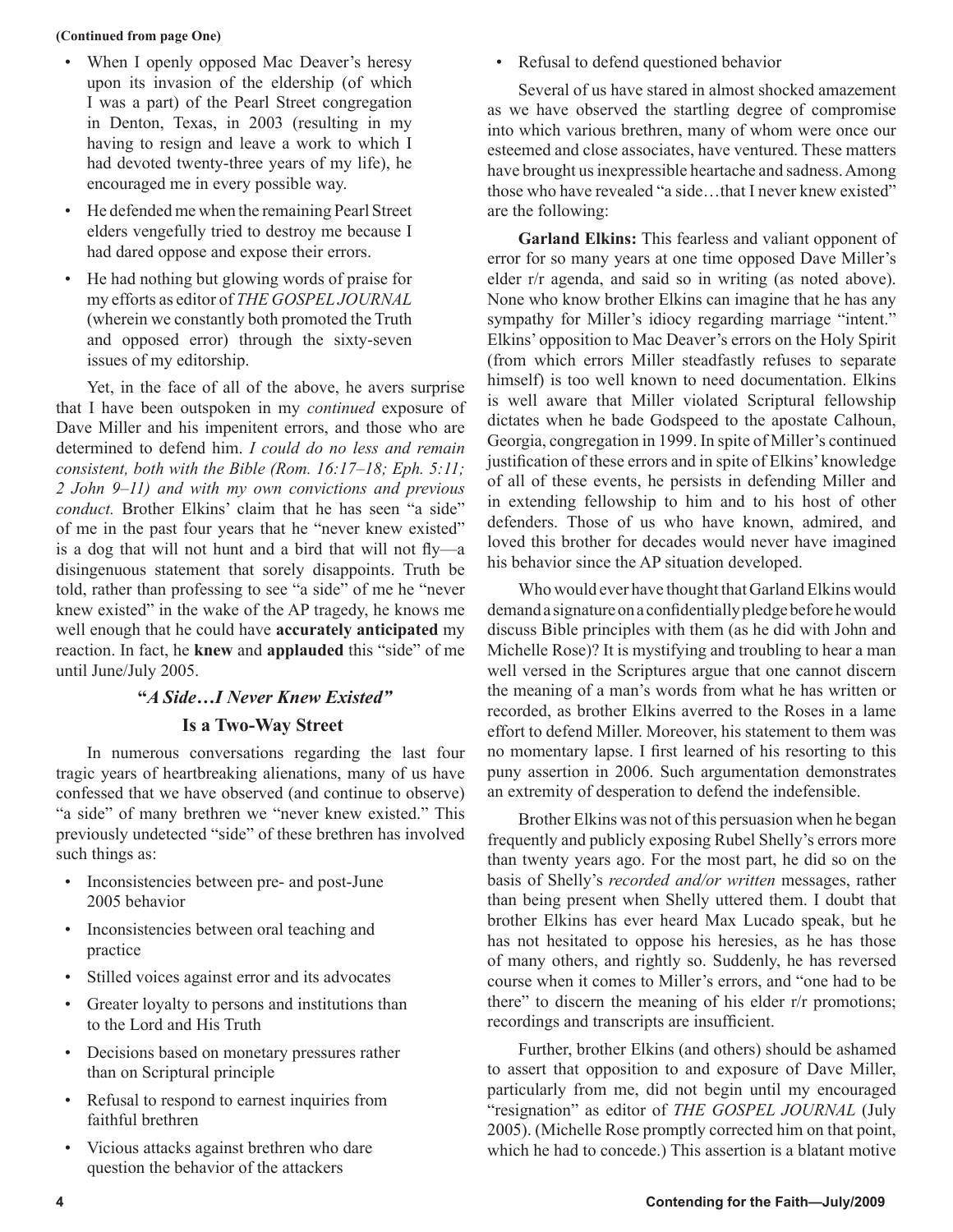judgment, implying that my opposition to Dave Miller and his supporters is in some way a retaliation related to my departure from *TGJ.* Contrariwise, the record shows that he (and numerous others) never thought of *defending* Miller and his errors until June 2005, at which time brother Curtis Cates, then director of Memphis School of Preaching (where Elkins is an instructor), threw his (and MSOP'S) weight behind Miller *in order to support a failing AP*. I am still astounded that Garland Elkins has "a side" that would take such untenable positions as he has taken in an effort to deflect exposure of and opposition to Dave Miller and his errors. **"Shouldest thou help the wicked, and love them that hate Jehovah?"** (2 Chr. 19:2). His defending those he should be opposing and opposing those with whom he should be working to bring an erring brother to repentance is "a side" of him I "never knew existed."

**Curtis A. Cates:** This beloved brother and I together fought many battles, traveled thousands of miles at home and abroad, engaged in countless conversations, and worked in numerous endeavors together over many years. When I delivered my 1997 Bellview lecture, publicly opposing and exposing the elder r/r error (and naming Dave Miller as its instigator), he was in the audience (he delivered his lecture the same day). He had nothing but praise for and endorsement of what I said. As with brother Elkins, he openly defended me against the merciless and ill-begotten attacks of the doctrinally and ethically corrupt Pearl Street elders in 2003.

He and I worked in wonderful harmony and in constant contact for more than six years to initiate and publish *THE GOSPEL JOURNAL*. If he ever had a problem with my editorial efforts or emphases, he masterfully hid it. He had only praise for the special issue of *TGJ* (October 2002) on "Change Agents" (put together by my associate editor, Dave Watson), which issue included an article by Marvin Weir, exposing the elder r/r procedure and Dave Miller's leading part in it. As late as April 2005, he had only profuse, almost embarrassing public praise for my editorial efforts at the annual *TGJ* dinner during MSOP Lectures. Such was characteristic of him continually toward me.

Yet, without any change in *my* approach, in the span of about *six weeks*, he completely reversed himself regarding my editorial efforts of almost *six years*. Suddenly, Alabama friendships, politics, and the threat of financial reprisals against MSOP changed all of that. By the time of the July 19, 2005, TGJ board meeting, brother Cates had decided that I was "meddling in congregational affairs" through the paper, that I was turning *TGJ* into another *Contending for the Faith* (a "mortal sin," indeed!), that I was a malicious gossip, and that I had lost all credibility and would destroy the paper if I remained its editor. He even told some folk that the rest of the board pressured him to replace me. (Mind you, this is the same man who has for almost four years told folk that I was under no pressure to resign.)

I had no idea that in Curtis A. Cates, long-time Director of MSOP, "a side" existed that would wink at error and compromise the Truth of God's Word on fellowship (or any other Biblical subject) for any reason. However, when he allowed his name to be affixed to the AP "Statement of Support" (June 2005), he took a fatal step in that direction. Upon learning, after his name was so used, that Dave Miller had been elevated to the top spot at AP, he could still have easily corrected his course, *but alas—wisdom, courage, and dedication to the Truth failed him.* Instead of quickly and openly disavowing the error he had made that forced him to fellowship and defend a false teacher, he "blinked" and sought to justify his mistake. (Almost comically, Cates still claims to oppose elder r/r, but with a qualifier: "as the liberals practice it." I suppose when "non-liberals" [e.g., brother Miller] practice it that somehow sanctifies it.)

Predictably, once the line was blurred enough to include the impenitent brother Miller in his fellowship "circle," it was indistinct enough to embrace others he formerly excluded and criticized (harshly at times). These new fuzzy fellowship lines are evident in the MSOP Lectureship rosters since 2005. Various men have spoken who formerly were *persona non grata* by the school (e.g., directors and faculty of Bear Valley Bible Institute and East TN School of Preaching). Also, brother Cates has appeared on lectureships wherein he publicly bade Godspeed to false teachers (e.g., Stan Crowley at the Schertz, TX Lectures). Brother Cates has "a side…that I never knew existed."

**The MSOP "Family":** Brother Cates' associates on the MSOP faculty and at the Forest Hill church have displayed "a side" I "never knew existed." Some of these men have been willing to go through mental contortions to rationalize their defense and fellowship of a brother in error. Where is the leadership of brother Cates' successor as director of MSOP, brother **Bobby Liddell**? Rather than standing firm on fellowship as in the past, he joined his predecessor in compromise. Who would have thought **Keith Mosher** had "a side" that would excuse Miller's elder r/r error by conceding it to be error, but just "not worth dividing the church over"? **Billy Bland** has never been bland when there was error or an advocate of error around, but he has been sorely afflicted with spiritual lockjaw regarding these matters. **Barry Grider**  (Forest Hill preacher and MSOP faculty member) has proved himself to be one of Miller's most ardent cheerleaders over the past four years. His compromising "side" on fellowship is not so surprising; he had let it slip, even before 2005. It blared forth fully in his February 10, 2009, bulletin articles in which he trumpeted his Texas-size fellowship "circle."

The "buck" for these fellowship lapses at MSOP and Forest Hill stops on the conference table in the Forest Hill's elders' meeting room. These men oversee the congregation, and MSOP is part of the their work. Brethren by the hundreds, if not thousands have trusted and admired these men over many years. I did not intend to be prophetic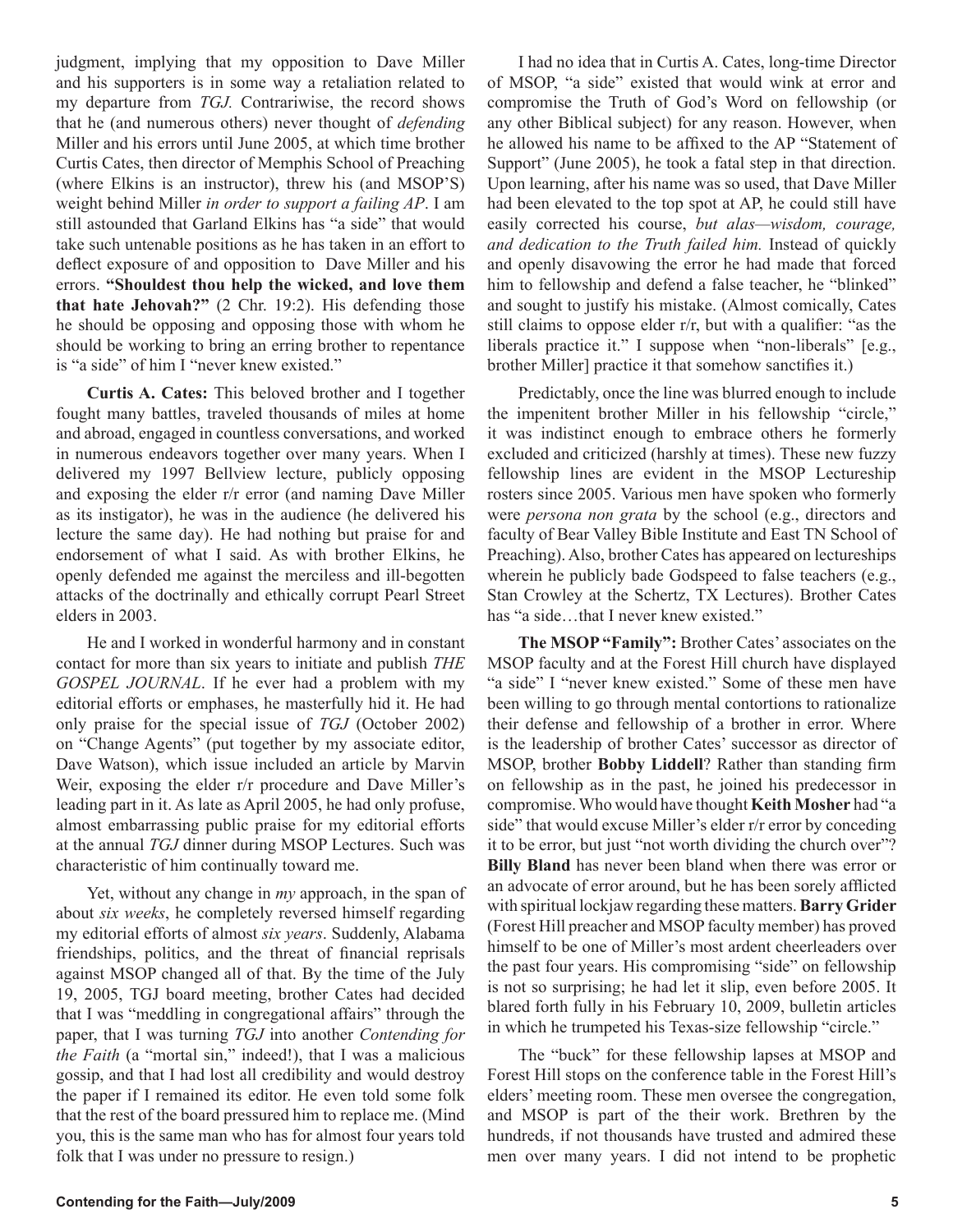when, in my 1998 address to the MSOP graduating class, I charged the elders to diligently value and protect that trust for, once broken, it would be difficult to rebuild. They have now disappointingly joined their faculty and preacher in a compact of fellowship compromise. Many who had given them a pass on the Miller fellowship issue have now been shaken by their silence in the face of the outrageous statements of their preacher in the aforementioned bulletin articles. Every day they delay their disclaimer, confidence in their leadership and their convictions further wanes. These men have revealed "a side...that I never knew existed."

**Tommy Hicks and the Southside, Lubbock, TX, Elders:** Tommy J. Hicks preaches for and directs the lectureship conducted by the Southside congregation in Lubbock, Texas. I have known him since he followed me as the preacher for a congregation in San Angelo, Texas, in 1971. I have valued his friendship and have appreciated his uncompromising stand for the Truth through many years. We have traveled overseas on more than one excursion, and I was pleased to use him frequently on the Annual Denton Lectures. We were more than casual acquaintances. I lost a friend in 2005 when he retreated from his loyalty to the Truth and revealed "a side… that I never knew existed."

If any "outsider" should be well informed relative to the saga of the Brown Trail church over the past twenty years, he should. He taught in the school of preaching part-time in the 1980s while preaching for the Handley congregation in Fort Worth. He has been at odds with certain leaders at Brown Trail since at least March 1988, when he came away from a four-hour meeting with Maxie Boren. Soon thereafter, Hicks openly exposed the compromising behavior of Boren, at the time the "titular" director of Brown Trail Preacher Training School (although Eddie Whitten was actually managing the school on a daily basis). Hicks first blasted Boren in the Southwest Lectures at Austin, Texas, in April of that year. He stated in part:

Folks, if we had 10,000 Maxie Borens…, the church would go to Hell in a hand basket, because he is not going to publicly take a stand against doctrinal error. He'll not call names. He'll not specify individuals and congregations.

In response to the wounded Boren's outcry, Hicks replied on June 7, 1988, with eight pages of documentation as to Boren's unwillingness to confront error, in which he repeatedly (and rightly) chided Boren for *not taking a stand*. He mailed his long response far and wide. Hicks *took a stand*  against Boren, which action resulted in his having to move from the Handley church in Fort Worth later that year.

Hicks well knows the involvement of Brown Trail in the elder r/r program, both in 1990 and in 2002. He also well knows Dave Miller's leadership in the first episode and his endorsement of the second one (as well as Miller's marriage "intent" error). Further, Hicks has stated his opposition to both of them—*after the AP scandal and upheaval at TGJ*. As a member of TGJ's board, he offered neither objection to nor criticism of Marvin Weir's exposure of Brown Trail's 2002 version of the practice (*TGJ*, 10/02), in which he mentioned Dave Miller's part. On July 26, 2005, Hicks wrote to Kent Bailey:

Specifically, regarding the false doctrines in which Dave Miller involved himself (i.e., elders "re-evaluation" doctrine and the marriage/divorce "intent" doctrine *a la* Everett Chambers), **we stand with you and every other sound brother—in opposition to them** (emph. DM).

By the time of this statement, however, Hicks had allowed himself to become so politically entangled with some others (especially on TGJ's board) that it would have been "sauce for the goose" if Maxie Boren had circulated some letters chiding Hicks for *not taking a stand*. Since Boren will not do it, *I will do it for him*. I will even go so far as to apply Hicks' own words to his about-face behavior since June-July 2005: "Folks, if we had 10,000 Tommy Hickses…, the church would go to Hell in a hand basket."

Instead of behaving in harmony with his strong assertion to Bailey, in the 2006 Lubbock Lectures, Hicks invited no fewer than eleven speakers who had signed the infamous AP "Statement of Support"—an in-your-face implicit endorsement of Dave Miller and his errors. He also has had on that and succeeding lectureships other men he would not have thought of inviting as speakers pre-2006. As seen in Curtis Cates, when Hicks broadened his fellowship enough to include Miller's supporters, he has found it difficult to know where to stop. The spirit of compromise that surfaced in July 2005 is "a side" of Tommy Hicks I "never knew existed"; it has only grown more visible with time.

Knowing the Southside elders over a span of several years in which I spoke and/or conducted the open forum on the Lubbock Lectures, I never anticipated they would support their preacher in his fellowship with error. They, however, stepped right into the same tar bucket. The 2006 lectureship roster was so filled with men who were out of character with every previous year of that lectureship's existence that twenty-six brethren, most of whom had spoken on the lectureship through the years (some of us every year), sent "A Sincere Expression of Concern" to the elders. They never even acknowledged receiving our plea, so unlike what we had seen in these men over the years—"a side" of them we "never knew existed."

**Barry and Melany Hatcher:** I first got to know the Hatchers in 1986 when the Pearl Street church began sponsoring their campaign work in Jamaica. Their first stay (of many) in our home was when their boys were young and when Amanda, their precious adopted girl, was a mere toddler. Knowing their dedication to the Truth, when they decided to work in Indonesia, Lavonne and I were supportive of them in every way. Pat McGee (who later abandoned the faith) was still there at the time. He caused them sore problems and Barry cried long on my shoulder about them. I sympathized with him completely. On one occasion in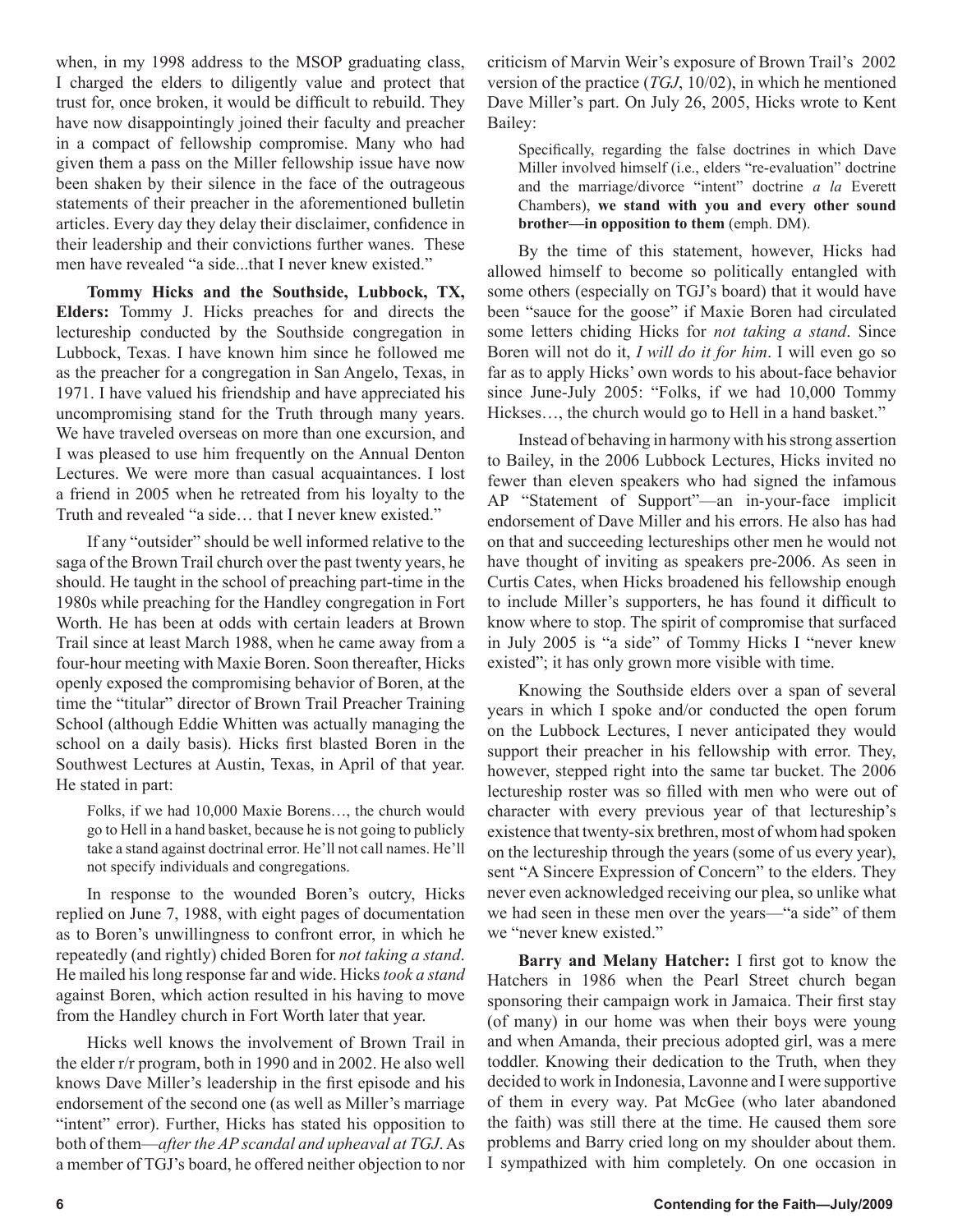Singapore, I went with and supported him as he sought to convince brother Ira Y. Rice that McGee was not what he pretended to be.

In 1989 I made my first trip to Indonesia, during which I taught several hours a day in Southern Sumatra Bible College and preached at night (as illness allowed). I rejoiced when the elders at Spring, Texas, accepted oversight of the Hatchers' Indonesian work. While the Hatchers were stateside and living in Spring between Indonesian tours, Amanda, at the age of twelve, had a heart transplant that failed. Barry called me from Spring to come directly from MSOP Lectures to be one of the speakers at her funeral. In late 2003 I made a second preaching/teaching trip to Indonesia to assist in the Hatchers' work. That same year, Lavonne and Melany Hatcher worked closely together (though half-way around the world from each other) for months as they co-authored a book for young women, *Showing Thyself a Pattern*.

during the two years or so they lived there and worked with the congregation before returning to Indonesia after Amanda's death. During that ordeal, the church stood by them and helped them in every possible way. The congregation did more than merely send money when they moved back to Indonesia. David Brown and Ken Cohn, preacher and elder at Spring, respectively, traveled to Indonesia to assist in the work (David more than once), and the church contributed and shipped clothing, medical supplies, books, and other items to further support the Hatchers and the Indonesian brethren.

Lavonne and I obviously enjoyed a close and cordial relationship with the Hatchers for many years, which we cherished. When the events of June and July 2005 occurred, we were stunned at how quickly that long and close relationship apparently vanished from their memories as fog struck by the sun. Upon learning (from some source other than us) some of the developments from the AP scandal that directly effected us, the Hatchers altogether spurned us after sending only one very brief e-mail message relative thereto. They never asked us for any documentation or explanation of the situation as it related to us. When they moved back to the states shortly thereafter because of visa problems, Barry finally called after several weeks, but then only at the repeated insistence of Ken Cohn, Spring elder. When he called, he engaged only in small talk, studiously avoiding any discussion of the "elephant in the room"—the grievous fellowship crisis—promising to call the next time he was in the area. I've not heard from him since (about November 2005), although he has been at nearby congregations more than once since then.

I feel bad for the brethren at Spring, who so faithfully supported and encouraged the Hatchers in their work for several years. When they returned to the U.S. in 2005, Barry drove to Spring, loaded some stored items in a trailer, and left town after barely speaking to any of those brethren.

Shameful is the only word that fits such incredible ingratitude. It appears that before they returned to the states, they had decided upon their allegiances in these events. Could their reluctance to face either us or the Spring brethren have been rooted in embarrassment and guilt, knowing that any serious discussion of these matters with us might force them to face their compromise?

It is not hard to see why they had to turn on us and on the faithful brethren at Spring. Getting along with their Alabama connections demanded it. They chose to settle in Montgomery, Alabama, where they quickly reunited with brother Frank Chesser and became members of the Panama Street church where he preaches (and where I suppose the Dave Miller family and other AP employees are still members).

The brethren at Spring opened their hearts to the Hatchers They knew that if they even hinted at any sympathy for me Can anyone gainsay the suggestion that financial considerations played a major role in the Hatchers' choices? or any continued congeniality toward the Spring church they would be ostracized by the Montgomery folk—whose ties are still very strong with Memphis brethren, who, in turn, have strong influence on others whose support the Hatchers might need. Barry needed to maintain his own support, and he needed to maintain support for the Indonesian brethren. Those factors outweighed such old-timey principles as courage, loyalty to the Truth, observing Scriptural bounds of fellowship, and doing what is right regardless of the consequences. The last time I checked, those were also Scriptural principles. Such pragmatism is "a side" of the Hatchers I "never knew existed."

### **Space Fails To Describe Others in Such Detail**

**B. J. Clarke:** Several years ago he rightly refused to speak on a lectureship with Buster Dobbs because of his doctrinal error. He has all but exhausted his considerable vocabulary in his praise of my work over many years. He has boldly and publicly promoted and defended the Truth in many books and pulpits. However, by September 2005, this same B.J. Clarke no longer had such convictions when it came to speaking on "Polishing the Pulpit" with another false teacher, Dave Miller, and speaking several times on *other* programs with him and with others who fellowship him. He has since stated (as did Garland Elkins) that I did not oppose Miller's errors until August 2005, when he had to know better. These things are "a side" of brother Clarke I "never knew existed."

**Ken Ratcliff:** I worked with him, a TGJ board member, closely and harmoniously for almost seven years publishing *TGJ.* Before several witnesses, he boldly declared in early 2005 that either he or Stan Crowley, preacher at Schertz, TX (where Ratcliff is an elder and associate preacher), would have to leave the congregation because of Crowley's MDR errors (Crowley has not repented, and both are still there). In 2003, he demanded *TGJ* run a disclaimer regarding an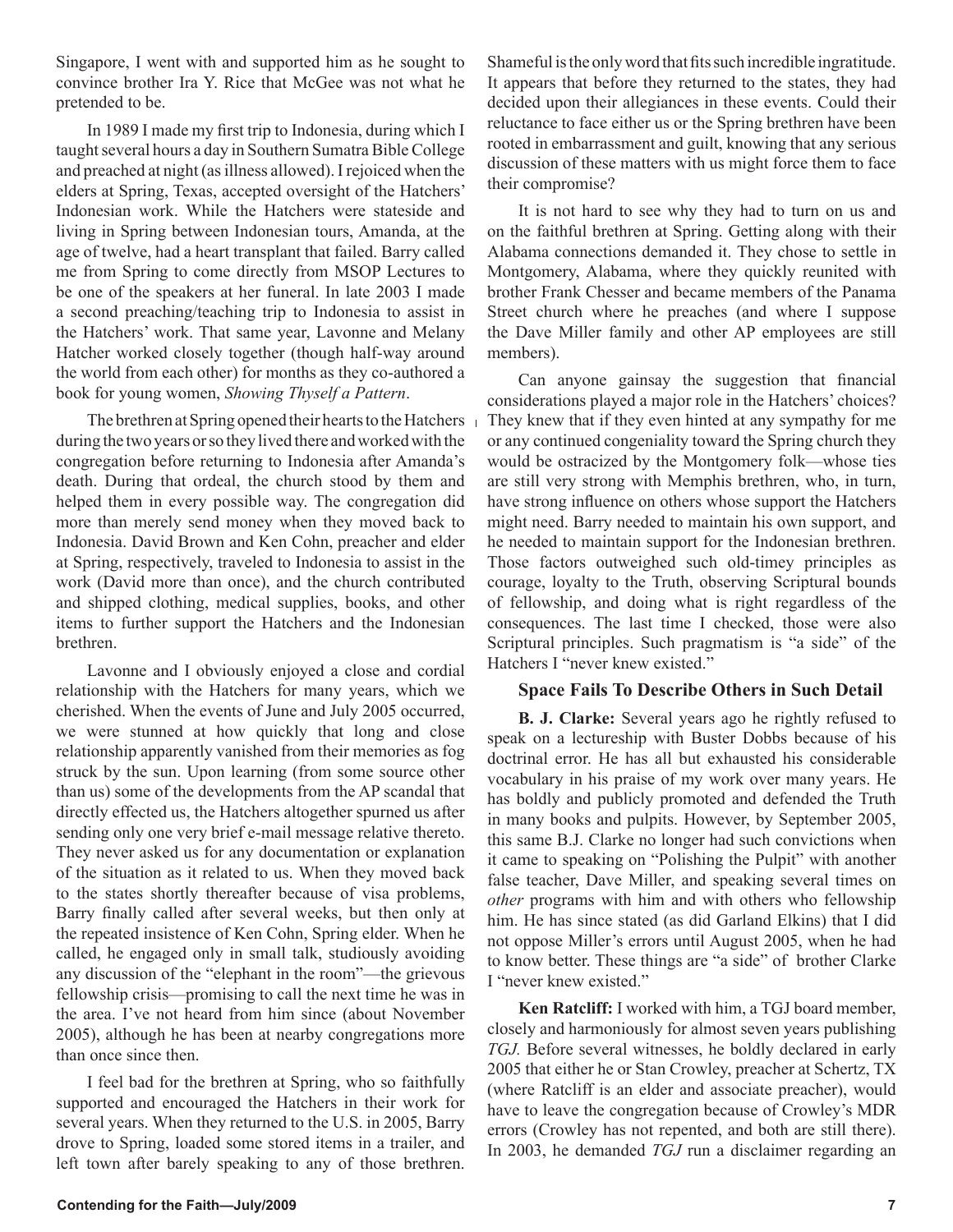article we published by Barry Grider, but by August 2005 he had no trouble accepting him as a co-editor of *TNGJ*. These behaviors are "a side" of brother Ratcliff I "never knew existed."

**Robert R. Taylor, Jr.:** He wrote an excellent book on fellowship (*The Bible Doctrine of Christian Fellowship*) and thus knows what the Bible teaches on this subject. On another occasion he wrote:

Brethren who constantly associate with false teachers, never confuting them, have not yet learned to hate every false way (Psa. 119:104, 128; Rev. 2:6). Yet they want to maintain a reputation for soundness (*Studies in Joshua, Judges, and Ruth*, Annual Denton Lectures, ed. Dub McClish, 1994).

He had no problem understanding the demands of Scriptural fellowship regarding such false teachers as James D. Bales, Marvin Phillips, Max King, Rubel Shelly, and Max Lucado. Immediately after it occurred, he wrote (as did Garland Elkins) in opposition to Brown Trail's 1990 elder r/r program, led by Dave Miller:

I do not believe there is Biblical authorization for what they [the Brown Trail Elder Selection Screening Committee] proposed. I constantly stand amazed at our brethren seeking to tamper with God's crystal clear pattern. The eldership is clear in Holy Writ. They are seeking to muddy the clear water of such. I view such with great alarm (www.scripturecache.com >Documents>LongManuscripts>"Elders, The Reevaluation and Reaffirmation of").

However, brother Taylor (as others) has a "blind spot" relative to at least one false teacher, brother Miller, associating with and freely fellowshipping him on numerous platforms over the last few years, in spite of Taylor's admission that Miller advocated and still defends a program that had no "Biblical authorization" and that Taylor viewed "with great alarm." This behavior is "a side" of brother Taylor I "never knew existed."

**Jackie Stearsman, Brian Kenyon, and Gene Burgett—Florida School of Preaching principals:** These brethren have historically conducted a school that has faithfully taught the Word to its students. They have conducted a good lectureship for many years that has benefited hundreds of brethren. These men have individually stood for the Truth and unblushingly opposed error and its proponents, both in writing and orally. The last assignment they gave me for their lectureship (2002) involved addressing and exposing the elder r/r error, so it is evident that at that time they recognized the procedure as sinful. Yet, they have seen no incongruity in using several speakers on their lectureship since 2005 who continue to bid Godspeed to and engage in fellowship with brother Miller, the chief advocate of the elder r/r program. Further, they have erected a stone wall around themselves regarding all questions about their fellowship policy and practice, including those from former FSOP teachers and alumni and at least one prospective student. Their only response to such earnest and appropriate

questions has been a series of oblique responses in the school paper, *The Harvester*. In one of these, querists were depicted as "new antis" and in another as those in whom the FSOP board no longer has "confidence" because their questions are judged by them to come from ill motives. I must say of all of these beloved brethren (and their fellow-board members) that these fellowship practices and these reactions to sincere questions constitute "a side" which I "never knew existed" in them.

### **Conclusion**

The brethren I have discussed herein are representative of many more who have taken the same turn. I do not bemoan or begrudge their loyalty choices merely on the grounds of sundered relationships and friendships, as painful as these are. If any of the aforementioned brethren had maintained their long and close relationship with us only out of personal loyalty and/or friendship, they would have been wrong to do so—if we were wrong. The issue in all of this is the *motivation* for the relationship choices so many have made, which they have made clear. They have made their motivation clear. For some it has been a determination to salvage Apologetics Press at whatever cost, even though it meant justifying their endorsement and defense of a defiantly impenitent brother and mitigating and condoning his doctrinal errors *they had formerly opposed*. For others, it has not so much been a determination to uphold AP itself as it has been the need to maintain their "buddyhood" with those who are thus determined. In either case, there is no Scriptural justification for it.

The political regime now reigning in our nation's capital "sold" its recent enormous "bail out" packages for various corporations on the basis that they were "too big to fail." Could it be that some of these politicians learned their tactic from those brethren who decided in June 2005 that AP was "too big to fail"? (Where are those brethren who in 1973 rejected this attitude toward the Herald of Truth program and took part in a marathon meeting that exposed its errors? Some of those who led the charge in that effort have adopted this very attitude toward AP.)

I freely admit that brethren involved with AP have produced some very good work (although it has been

## Guilt By Association **by** Lester Kamp *Matters Of The Faith,* EDITOR 25 CENTS EACH OR \$20 PER 100, PLUS POSTAGE Order from: Lester Kamp

 P. O. Box 440297 aurora, co 80044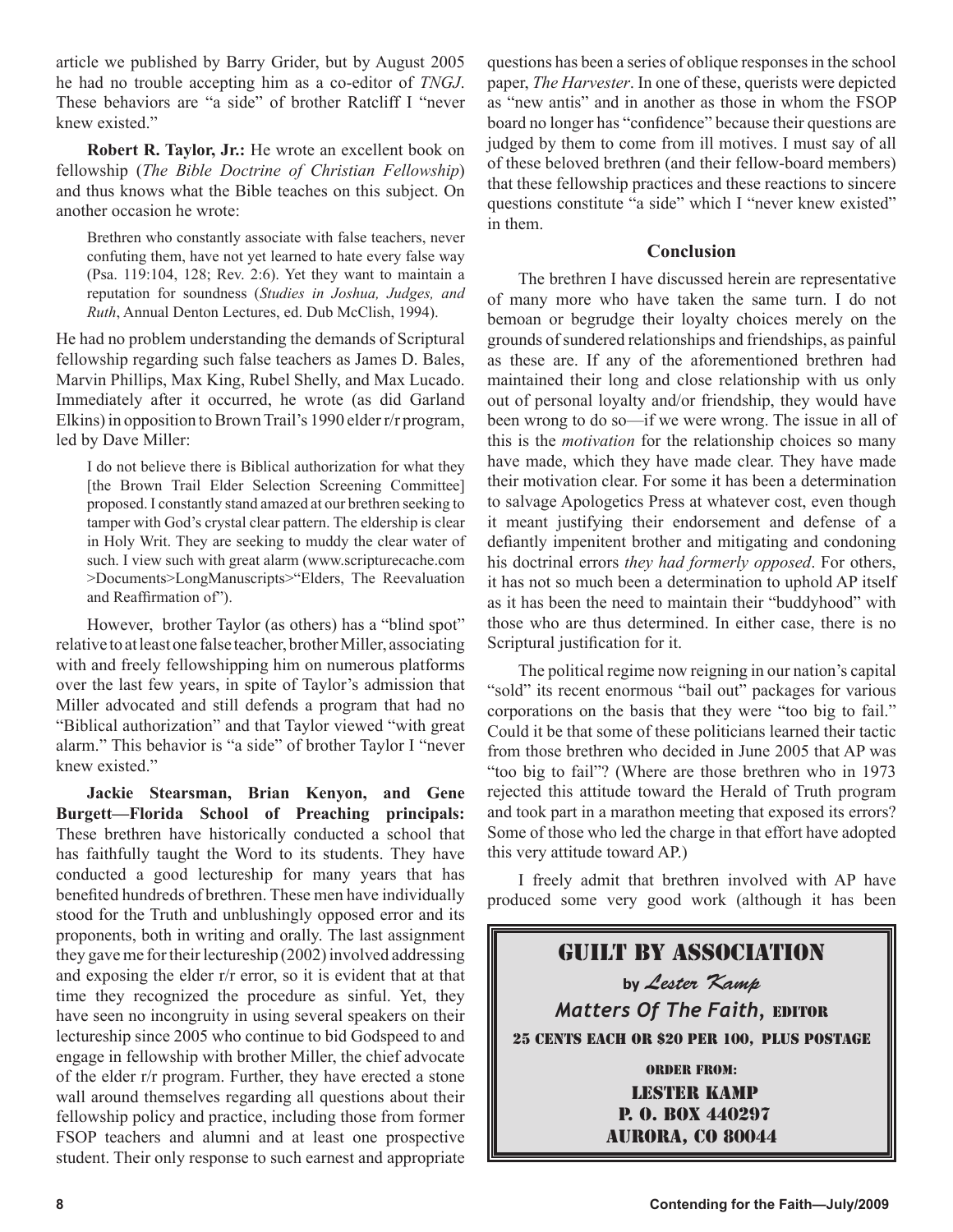tarnished by their own questionable fellowship practices over the years). This being said, how did the church survive through the centuries until AP was established? I submit that there is no human institution "too big to fail" if keeping it afloat means winking at error and defending its egotistical

head and his supporters. Verily, many of our brethren have revealed "a side" these past four years I "never knew existed."

> **—908 Imperial Drive Denton, TX 76209**

#### 

# **AN OPEN LETTER TO MY BRETHREN (QUESTIONS OF GREAT CONSEQUENCE)**

### **Virgil O. Greene**

In September 2005, this writer and sister Sandra Greene sought counsel of brethern whom we greatly respected and admired, Curtis Cates and Garland Elkins, concerning a personal matter brought about by the contents of a lesson preached by brother Cates at the 2005 lectureship at Sunny Slope Church of Christ at Paducah, Kentucky.

After the meeting Sandra, brother and sister Cates and I, went to a local restaurant for lunch. It was during this time we spent with the Cates that we discussed the removal of Dub McClish from the editorship of *TGJ* and the false teaching of brother Dave Miller (which Miller has not repented of, not to my knowledge. V. G.) I am dealing with this part of the overall problems that have besieged the brotherhood since July, 2005. There is plenty of evidence out there concerning these things. I have written letters to all parties involved up front and directly associated with said problem involving Miller.

I became aware of Miller's false teaching in the summer of 2000. I was made aware of his apostasy through brethren at Roanoke, Texas. I investigated the evidence and found that it revealed him to have taught falsely on elder  $r \& r$  at the Brown Trail church of Christ, Bedford, Texas. All this has been proven, so I will get to the reason for this letter.

In September, 2005, I was at MSOP in regard to said lecture mentioned above (i.e., at Sunny Slope). At this time, I was in the dark as per the reasons of the removal of the editor and co-editor of *The Gospel Journal*. I was made aware that McClish was to be removed from that position because he had "gone off the deep end" (words of brother Bryan Braswell who had started his work at Roanoke in the summer of 2002). I was also made aware that this change was to take place on the week following the lectureship at Sunny Slope at a scheduled meeting of the Gospel Journal board at Schertz, Texas.

I knew only a few days before I attended the lecture at Sunny Slope that the editorship was to be changed. I had not researched nor sought any information on these matters until after my meeting with the two brothers at MSOP I did relate to Cates what I had found out in my investigation at Brown Trail and that being, that Miller was guilty as charged.

After the lunch with brother and sister Cates, we (sister Sandra Greene and I) sat in the parking lot going over the information given us. We were emotionally upset by the accusations leveled at Dub McClish, for we knew the truth of Miller's teaching on elder  $r \& r$ . Up to this point, I had not sought any information on the reasons for the removal of Dub McClish and Dave Watson from the ranks of *TGJ*. I let my subscription lapse after the change. It was not of the quality I was used to in the original *TGJ* that I received since its beginning. I knew something terrible was amiss. I had been heartsick since I had been made aware of Miller's apostasy, and now it was clear that there was more to this than was told me by brother Cates when I was in Memphis.

Our brothers at MSOP truly expect souls who are in sin, who are taught the Truth about their sins, to repent and be restored to the body of the Lord. At least, that is the impression I have always had of them. Even when they were counseling us on the personal matter mentioned above, they indicated and acted as though, when a person becomes aware of his sins, he needs to repent of said sins and turn away from such and not be involved with such sins any longer.

The sins of defamation publicly committed against McClish and Watson started off with the attack on McClish by brother Frank Chesser in Alabama, that caused Cates to accuse McClish of wrong doings. Brother Cates was visibly upset over this ordeal. *I had asked him if brother McClish had gone off the deep end and he agreed that it was so.* Cates told us that Miller had told him that he never did the things that he was accused of. I related how I had come to know about Miller's false teachings regarding the 2002 practice of elder r & r, and which I had verified by brother Dan Flournoy, one of the other preachers at the Brown Trail congrega-

**THE 2008 BOUND VOLUMES OF CFTF ARE HERE. WRITE, PHONE OR E-MAIL US TO-DAY FOR YOUR COPY. WHY NOT ORDER AN EXTRA COPY FOR A FRIEND**?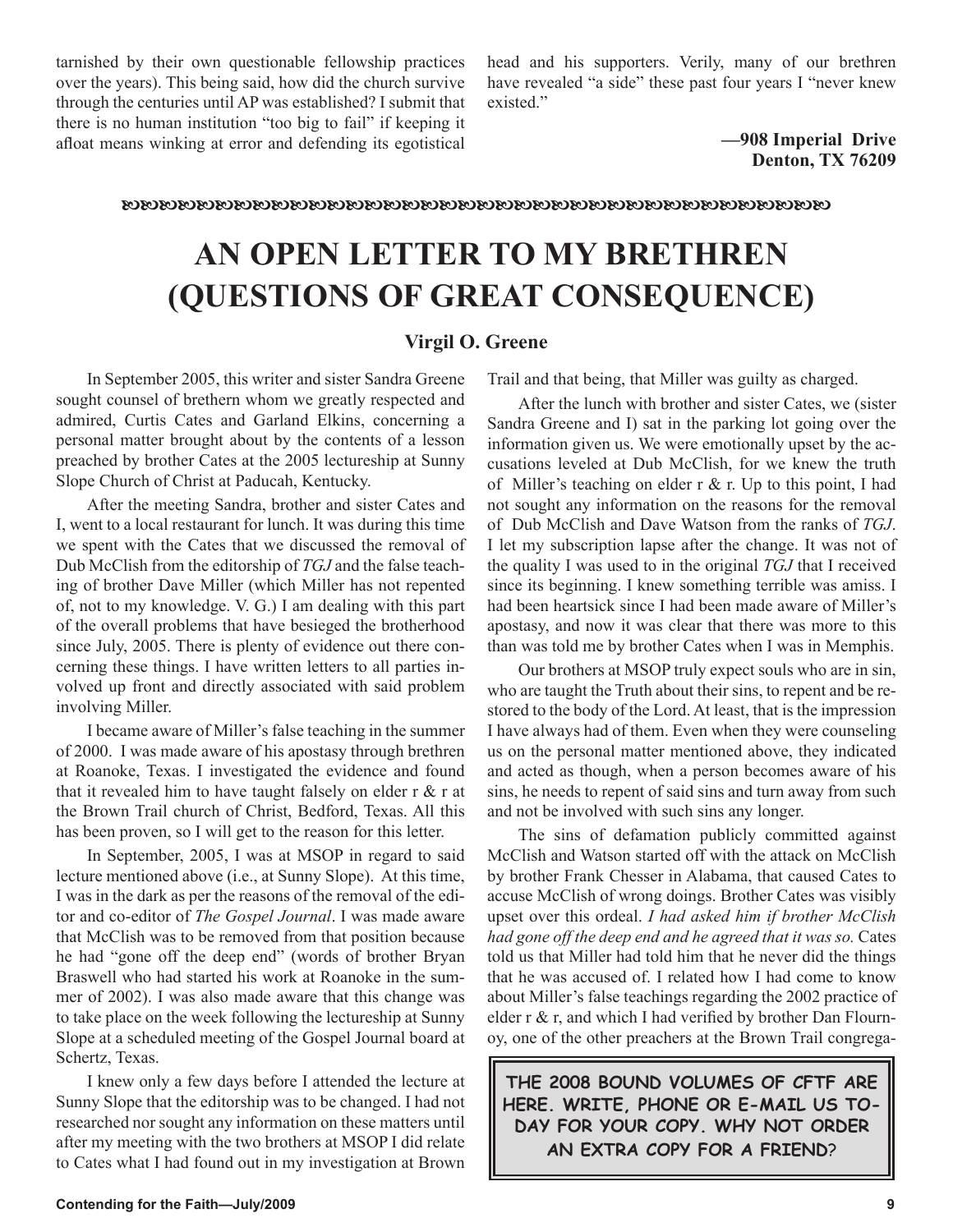tion at the time. He told me that Miller (although he was already involved in getting ready for his move to Alabama) was involved behind the scenes in the action Brown Trail was taking against their elders. *Cates mentioned several times that "they" made him take actions against McClish.*  When I asked, "they who?", he replied that *the board members told him that since he was the president of the board, it was his place to remove McClish.*

Now, I ask you folks in Memphis, TN, in Schertz, TX, and all others who claim to be preachers and teachers of God's Holy Word, when are you going to do the very thing that you teach others to do? Repent! Admit that your attack on brother McClish was unwarranted, and work to straighten out this big sin against the Truth of the living God of Heaven! If you brethren have any biblical proof against Mc-Clish, you should make it known publicly—just as publicly as your attacks have been on McClish, Watson and those that support the Truth! Either admit your sins, or if you are so sure that you have not sinned, then publicly discuss these issues. The liberals, whom you all have stood against in the past, are happy to know that you folks are moving over to their way of thinking.

How can an honest Bible student support the apostate elements, operating as workers of righteousness, who you stood against in the past, but now, you openly fellowship and defend? Now you ignore their wrongs! Those of us who have looked to you brethren for sound teaching are hurting, knowing that, for some ungodly reasons, many of those whom we felt could be relied upon have deliberately left off standing for the Truth and the righteousness of our God and His Only Begotten Son.

When brother Miller stated that the liberal element was no longer a big problem (in my words V.G.), he must have meant that most of the opposition to him and his type were being manipulated over to the side of the liberals. I am thankful that I understand enough of God's Word to be obedient to it. I have many steadfast brethren to thank for this. It is a strange thing to me how I struggled, constantly in trouble with my liberal brethren because they did not live (stand behind) what they taught or preached. Thanks to many of you brethren, sister Sandra and I came to a better knowledge of the Word and grew in the Faith to a point that we could repent and be reconciled to God.

Now I am in kind of a dilemma. If I continue to study and grow in knowledge and in faith, is there a point that I will reach that I can go on where Christ has not led? God forbid! Some of the men who seemed so strong have been turned aside by Satan. He used some of the same tactics that he used on Eve.....surely you will not die (spiritually)....God does not want you to be ever so popular and in good standing only with the minority! You need to buddy up with those who have much money, power and influence in order to come to the more popular life, to be ALL that you can be!!

Do not listen to Satan! There are many who love your souls and pray for you daily.

I wrote only what I know about, what I personally was witness to. These things alone seem to be the great cause of all that has come to be. The problem exists because no one will stand up and face the facts at hand.

As your brother in Christ, I am seeking for the "peace that passeth all understanding" for this great brotherhood. It can only exist in the Christ and His Word. AMEN!

> **—Church of Christ at Alto Pass P.O.Box 212 Alto Pass, IL 62905 altopass.coc@mchsi.com**

#### **EOGEOGEOGEOGEOGEOGEOGEOG**

## **Dub McClish's Observations and Conclusions Regarding Brother Green's Open Letter**

*[Having read brother Greene's Open Letter brother Mc-Clish e-mailed his observations and conclusions about the same to me. We herein offer them to our readers — Editor]*

I noted a couple of things in brother Greene's Open Letter that had not surfaced before: (*1) Curtis Cate's claim that the TGJ Board pressured him to replace Dave and Me.* Michael Hatcher (TGJ Board member at the time of McClish's and Watson's forced resignations) and I discussed this point not long ago, and both of us had a big laugh about that one. *Just one more lie from Curtis* (does this man with a doctorate not realize how easily such can be falsified or did he think Virgil and Sandi would never tell on him?). *(2) The other thing is that Bryan Braswell told Virgil at least a week before the July 2005 TGJ meetings at Schertz (note, even before the Sunny Slope Lectures) that Dave* 

*and I were going to be replaced.* This information directly contradicts Barry Grider's *denial* that (A) Curtis had decided before he left Memphis for Schertz that my head had to roll (Grider's 7/29/05 e-mail to me) and (B) Grider's and Braswell's *denials* that Grider told Braswell, prior to the Schertz meetings, that I was going to be replaced (same e-mail). Now put Virgil's testimony in his Open Letter along with what Cleatius Copeland (Roanoke, TX elder) told me on 7/17/05. I called to tell Cleatius about the Schertz meetings and that I suspected I would no longer be *TGJ* editor when I came back therefrom, then casually said, "For all I know, you may already know about the meetings in Schertz and their likely outcome." He replied, "As a matter of fact, I do." He then proceeded to tell me of Grider's call to Braswell. *Thus, both Grider and Braswell lied—Grider's saying that Curtis did not have his agenda well-set before he left Memphis for Schertz and Grider's and Braswell's tale about what Grider told Braswell regarding the end of Cates' agenda.*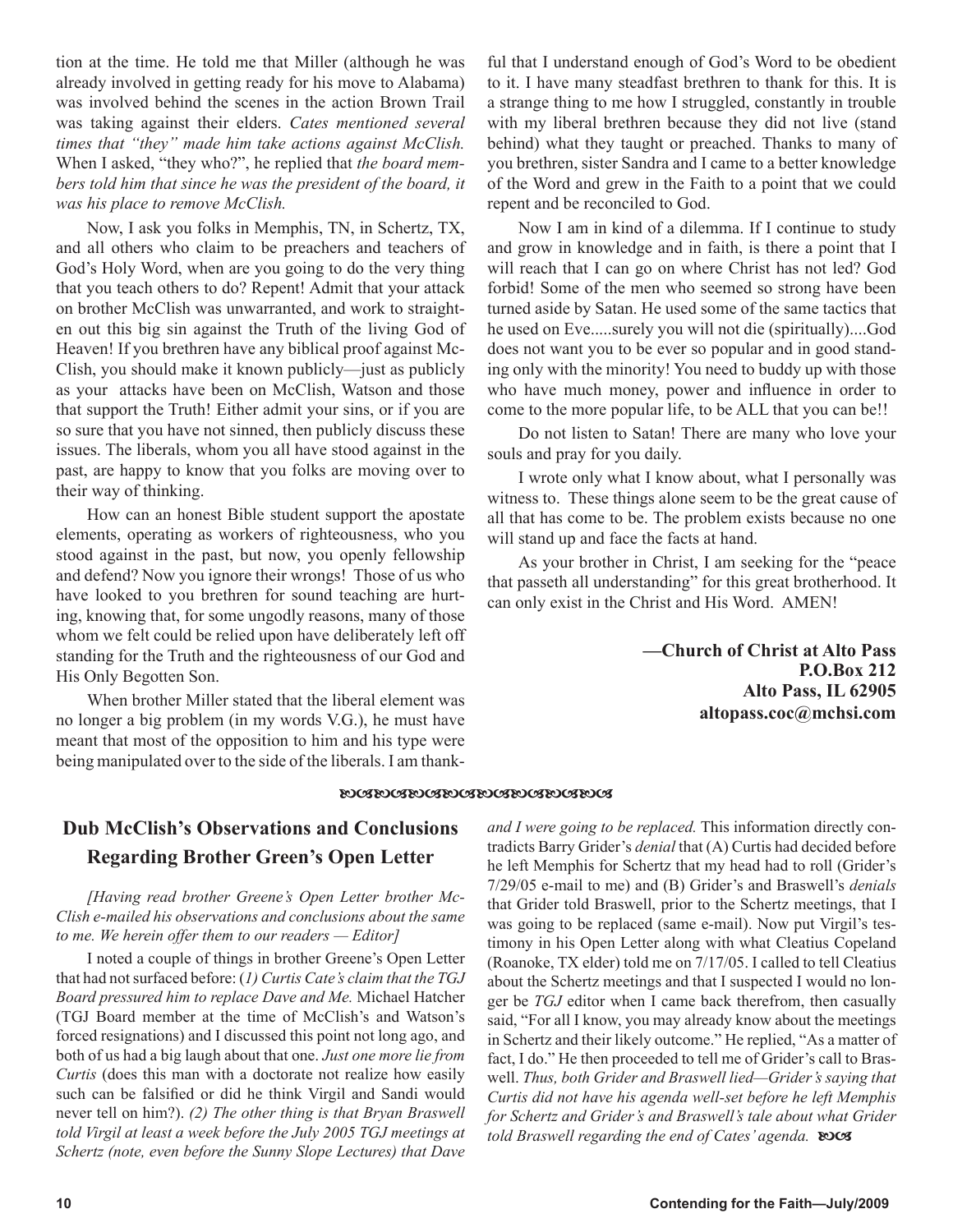# **STEPS WASHED WITH BUTTER**

## **Martha Bentley**

The man Job was a family man, a man of integrity, a man of conviction, who endeavored to convince God he did not deserve what he was receiving. In chapter 29 of the book of Job, he lamented the days of old and thought the former days better than the present. He got no acceptable answer, in his estimation, from God. The emphasis in chapter 29 is on "I." He, in effect, was saying, "Look what I have done for the Lord," and enumerated many good works. He complained, **"When the Almighty was yet with me, when my children were yet about me, when I washed my steps with butter and the rock poured me out rivers of oil"** (Job 29:5-6). Truly times were good until God allowed him to be tried by the devil.

As did Job in the days of his prosperity, so do we today, as it were, wash our steps with butter. We have material wealth above all other nations (Psa. 104:24; 68:19). Our spiritual riches are beyond our comprehension. We are children of **the** king, sheep of **the** shepherd (Psa. 23; 138), and members of God's family.

Because of our great riches we have more and greater opportunities for service, both physical and spiritual. Do we appreciate these opportunities and take advantage of them? We also have more and greater responsibilities both to our homes and to our fellow man. Are we using these to the glory of God? Remember Job had riches in abundance and was a "perfect" man in God's sight, but all these riches were taken from him to teach him the value of greater riches. He needed to lose lesser faith to gain greater. Faith must be strengthened to accept God's conditions.

Are we negative or positive? Do we look for the bright side of each situation? Do we look for good in even the worst people? Are we content with that which God provides, not realizing how blessed we are? We have an ample supply of quality food, yet many have no food at all. We live in a free country when others are living in fear of their government. Have we really earned any of these blessings so that God should owe us anything? Truly our steps today are "washed with butter."

Many weak Christians leave God when life has its rough spots. While Job lamented his current situation he never failed to rely on God's providential care and great power, and in so doing he learned valuable lessons. He was not permitted to know the reasons for his trials but he trusted God through it all. He was truly humbled and saw God with his heart.

**Then Job answered the Lord and said, I know that thou canst do everything and that no thought can be witholden from thee. Who is he that hideth counsel without knowledge? Therefore have I uttered that I understood not; things too wonderful for me which I knew not. Hear I beseech thee, and I will speak. I will demand of thee, and declare thou unto me. I have heard of thee by the hearing of the ear, but now mine eye seeth thee, wherefore I abhor myself and repent in dust and ashes** (chap. 42:1-6).

Are we profiting by our trials, increasing in our faith toward God, or are we constantly looking back on what used to be? The apostle Paul said, **"...forgetting those things which are behind, and reaching forth unto those things which are before..."** (Philippians 3:13). Think about it!

**—8305 S. Burchfield Dr.**

## **FREE CD AVAILABLE**  $\parallel$  0ak Ridge, TN 37830

*Contending for the Faith* is making available a CD-ROM free of charge. *Why is this CD important? ANSWER*: It contains an abundance of evidentiary information pertaining to Dave Miller's doctrine and practice concerning the re-evaluation/reaffirmation of elders, MDR, and other relevant and important materials and documents directly or indirectly relating to the Brown Trail Church of Christ, Apologetics Press, Gospel Broadcasting Network, MSOP, and more.

To receive your free CD contact us at *Contending for the Faith*, P. O. Box 2357, Spring, TX 77383-2357, or email us at dpbcftf@gmail.com.

**If you desire to have a part in the distribution of this important CD you may make your financial contributions to the Spring Church of Christ, P. O. Box 39, Spring, TX 77383.**



**www.jgreencoc-video-ministry.com e-mail: jgreencoc1986@yahoo.com**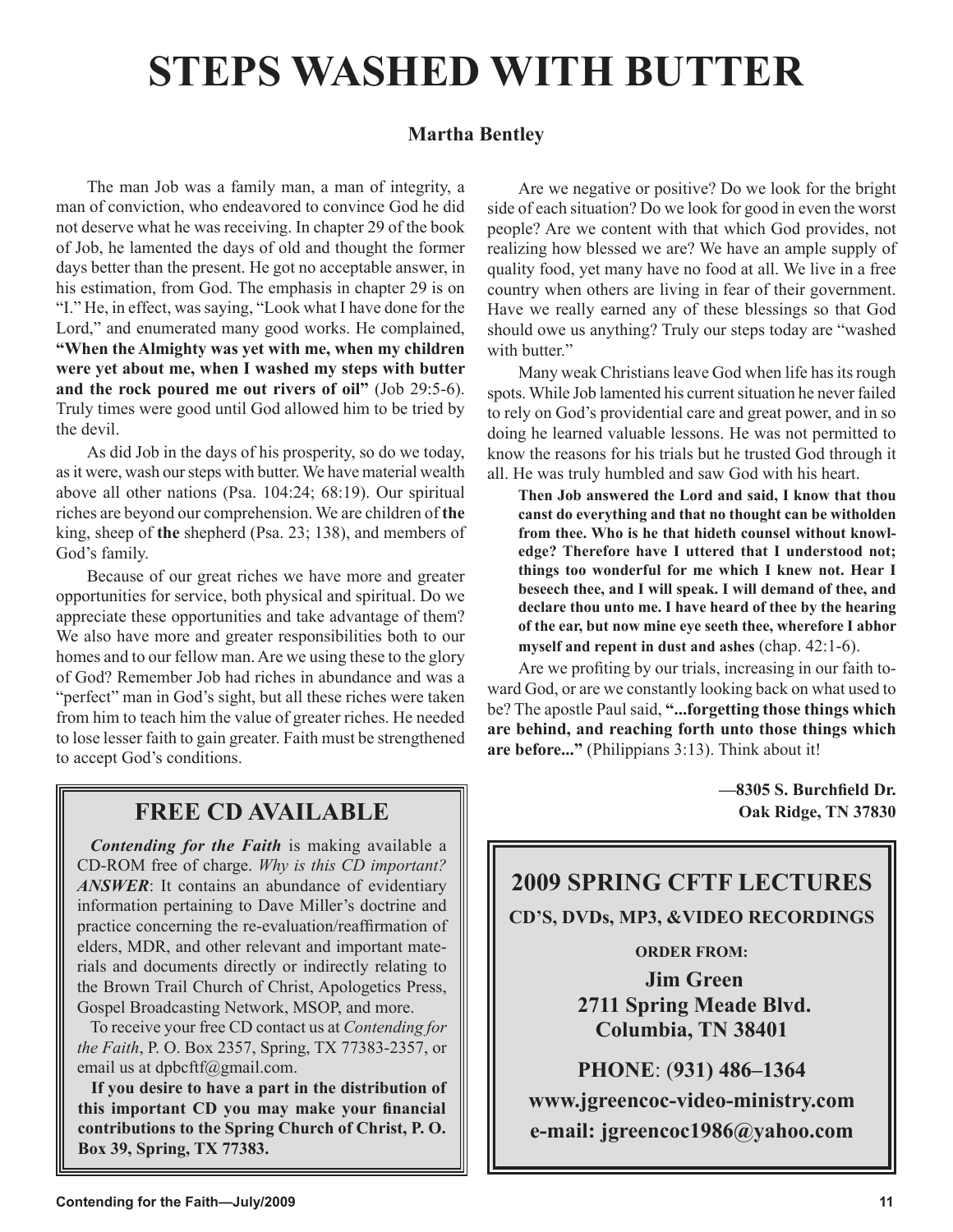"...a bishop must be blameless, as the steward of God ..." (Titus 1:7)

# **ELDERS: Who Are These Men? AND PREACHERS (7)**

*"Preach the word; be instant in season, out of season ..." — 2 Tim. 4:2*

**W. N. "Bill" Jackson**

This is written by a preacher, but one who has also served as an elder for some years. By continuing in the work of preaching, over quite a number of years, and being in that work this very day, I "lean" toward preachers, but trust that I am also objective when it comes to seeing the importance of the eldership, the authority of elders, and the need for an important relationship to exist between the elders and the preacher. It is of this last matter that we will now speak first. All will understand the same principles to apply if the congregation is of size to employ and utilize two or more preachers.

## **The Relationship**

There would be no way to overemphasize the importance of a good, trusting, harmonious and spiritual relationship between the elders and the preacher. He is, after all, "separated unto them and unto their work" as is no other man on earth! He will be, by virtue of his pulpit and class work, a spokesman for them and for the congregational policies they establish, as he will speak for the Word of God and show the congregation how it will fit into the plan of God for their work and in behalf of their souls. But more: As a full-time worker in the Kingdom, taking into consideration his times in the pulpit and then his Sunday, Wednesday and other assigned classes, he spends more time before the congregation than any other man in the membership! His work, in making known the Word of God, is done under the charge given the elders to **"feed the flock of God"** (Acts 20:28). The elders are thus responsible for what he teaches and preaches.

If their relationship together is a good one, and it should be if all are intent on pleasing God, the preacher receives wonderful support, encouragement and uplift from the elders. If the relationship is not a good one, it will be of short life. In teaching young preachers, we stress that elders can be the most wonderful and supportive friends a preacher can have, but they make perfectly horrible enemies. In the first case, the atmosphere is grand, and promises a long work in that location; in the latter, the preacher is moving—he just has not realized it yet! Beyond the wonderful relationship that should exist between elders, we can think of none of any more importance than that between the preacher and the elders. Yes, these two—the preacher and the elders—can guard each other when it comes to dealing with divisive elements that may arise! There should be a close and confident relationship between elders and preacher, and when a man moves to

a work as preacher, the elders then should begin to labor to build that relationship.

## **Their Meetings Together**

We have seen two extremes as to the elders and preacher meeting together, and neither of them best serves the Lord and the congregation: (1) The elders meet and the preacher NEVER meets with them, and (2) The elders meet and the preacher ALWAYS meets with them! The best operation, of course, lies between the two extremes. Whatever course or schedule is determined, all parties should know that their meeting together is a matter already consented to, and either party can feel free to ask for participation in a meeting.

As to the above extremes, it is hard to see how any group of elders can direct the teaching work of a congregation, with the preacher being given the heavier teaching load, and his work being done under the charge given the elders to "feed the flock" and they never see the need of his meeting with them! If nothing else, they will have some suggestions as to lessons needed by the congregation, or problems that need to be addressed, and such needs to be expressed to the preacher. Again, problems within a congregation are problems to both elders and preachers. Oftentimes, and their discussion together can be helpful. Then, if he is a man of maturity and experience, having served in several congregations, from that experience he may be able to give some advice or suggestions that relate to existing problems. The preacher himself will have questions to ask pertaining to the work of the congregation, and his meetings with the elders will give him the needed opportunity. Communication is so very important, and expedites the work of God in every place! Preachers and elders should meet together, and as previously pointed out, the foyer, hallway and/or parking lot is a terrible place to carry on the business of the Lord!

Now, as to the other extreme: The preacher ALWAYS meets with the elders. In fact, in some places where this is the custom, he, in effect, is made an elder for that meeting, and if he is the arrogant and self-willed type preacher, he can control the meeting and direct the elders (and thus, the congregation) to his own pleasure. Other than that, surely the elders have concerns, labors, counsel with others, studies and working over plans, etc. that happen not to be the preacher's business! Surely elders have some things to work over together that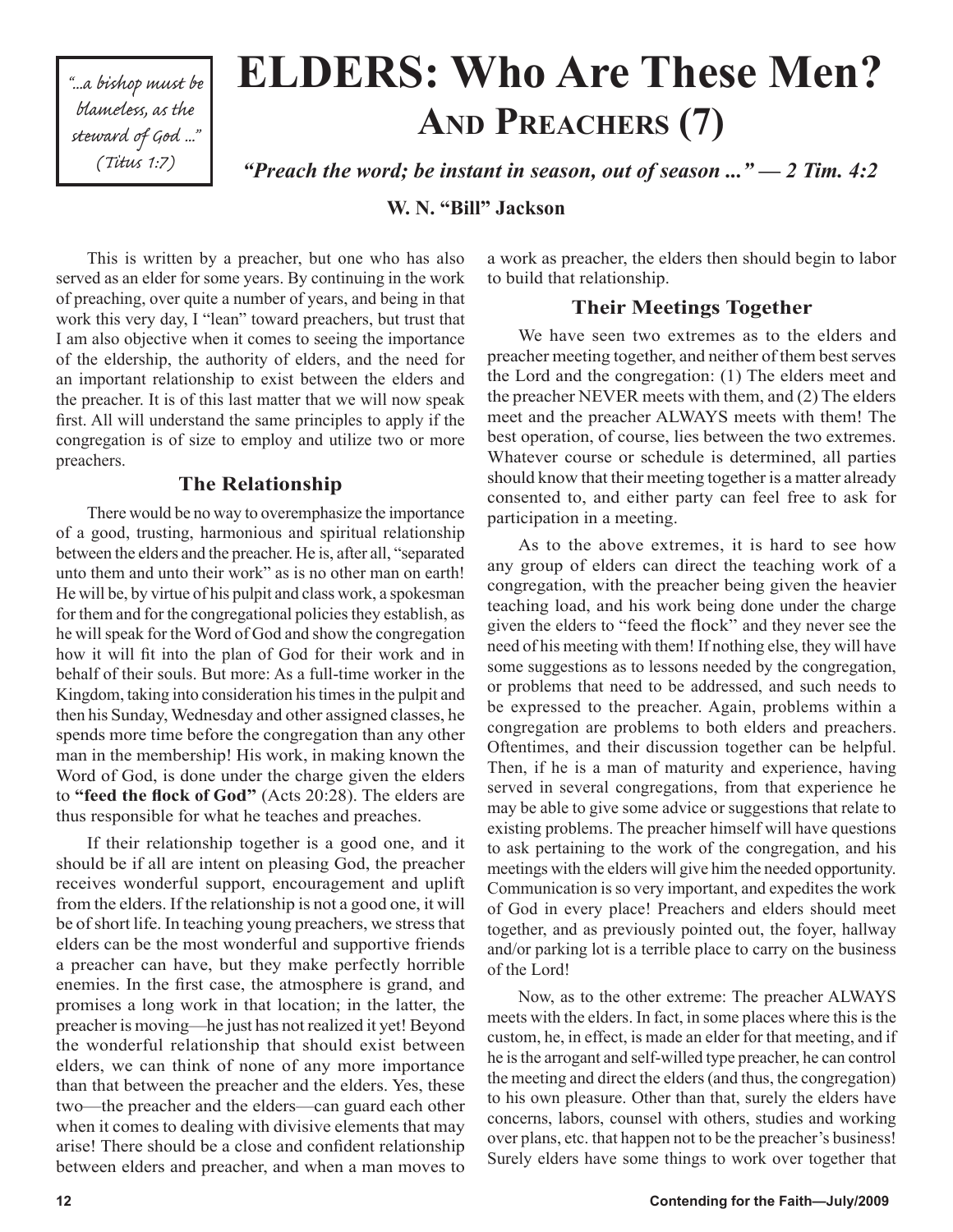they must and should do without non-elders being present! So, our suggestion is that elders meet, and regularly, and that sometimes the preacher meet with them. All should feel free to request time together as the work and needs warrant!

This point should not have to be made, and yet, men and sin being what they are, we would best mention it for both elders and preachers: Respect the confidences that are in the discussions the elders and preachers have! Nothing will be more damaging to the work, and to the elders, and to the preacher(s) and to the congregation, than to have confidential matters publicly expressed and criticized before others' ears! Once more, respect and hold the confidences of the meetings, and when it is time for some matter to be made public, the elders should be the ones to do so, unless they have now given the preacher the consent to make mention of it in his pulpit work.

## **Considerations In Employing A Preacher**

Every preacher should, when visiting a congregation and then in speaking with elders about the possibility of working with them, have a list such as the items we will mention. It is sometimes true that a man is reluctant to bring up all of these items, for fear that he comes across as "asking too much," and then when the work is taken and he expresses himself, he runs the risk of being charged with "wanting too much" now that he is settled in! Again, a young man, just beginning his work, may either be reluctant to ask, or may really not know all to ask about. We mention these things in order that elders will know of these things, and to keep down later problems, should see to these matters being settled, even if the preacher does not bring them up himself!

We think of these items:

(1) A frank picture given of the congregation, its work and its opportunities, along with any existing problems. Do not "spring" the latter on the preacher after he moves in.

(2) A frank and thorough picture given of their expectations of the preacher, his involvement in the work, any particular interests and activities he will be expected to be involved in, and especially of any schedule he will be expected to maintain.

(3) A frank and thorough discussion of where the elders, and the congregation, stand on the issues today troubling the church—such issues as we mentioned in chapter three. In these matters, "surprises" should not be sprung by either side after the preacher has begun his work.

(4) Clarity on his payment, and of such benefits as medical insurance, social security, car allowance and all else financial as relates to the preacher. Elders should spell these items out clearly, and make them a part of the minutes of the meeting. We are not suggesting a "written contract," and feel such is not needed. Spiritually minded men will abide by business meeting agreements and the record in the minutes; non-spiritual men would not hesitate to break even a written agreement!

(5) Clarity on his time away from the local work, from his being allowed a day or more off during the week to time allowed for meetings and attending lectureships. Give the preacher some guidelines as to the number of meetings he may hold, and clarify the matter on whether the congregation will pay his expenses to one or more lectureships. May we here insert that the congregation always gains when they send their preachers to faithful lectureships, but there also must be consideration as to how much time he can be spared from his local obligations.

There is wisdom in the elders making all of these matters clear at the outset, that there can be a thorough understanding on the part of all parties. Once more, why create a problem by avoiding some of these matters, only to have them arise just a little while later, and perhaps making problems congregational-wide?

## **The Preacher As Your Missionary**

We desired to add this further point, knowing that there is also a relationship existing between the elders at home and those men they employ as missionaries around the world. When such men are interviewed, with employment in mind, the same points should apply as when in discussion with the man who is to serve the cause locally. Future communication and contact will now be limited simply due to the distance involved and hence, all the more reason that the man or men be carefully selected.

Of utmost importance is the need for steady and informative communication. There should be a requirement of frequent reports on the work, and information as to future plans for the work. Ideally, there should be some occasional physical meeting between the elders and missionaries, wherein the fullness of discussion can be had. A non-performing missionary is disloyal to the elders and the congregation back home, and more than a few have embraced some false teaching and completely ruined their work, destroying what the home congregation spent years in building. Elders should expend much, much effort in supervision of their missionaries.

### **—Deceased**

**FIRST 35 YEARS OF** *CFTF ON DVD* **\$50.00 ORDER FROM** *CFTF* **P. O. BOX 2357 SPRING, TX 77383-2357**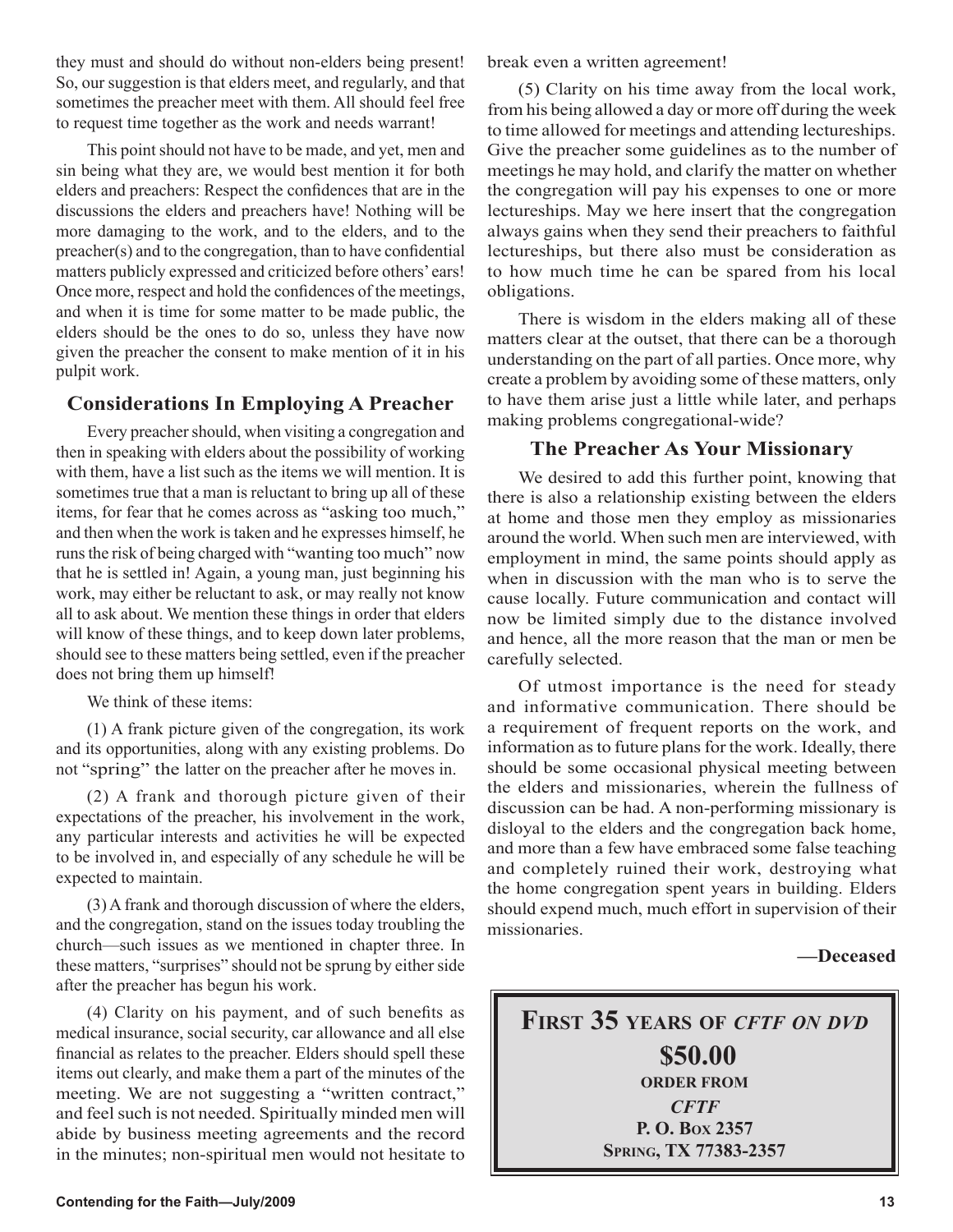# **RIGHT IN HIS OWN EYES**

## **Brad Green**

On Tuesday, May 26, 2009, with a 6-1 decision, the California Supreme Court upheld a state constitutional ban on gay "marriages." The ban was a result of a ballot initiative that passed in November 2008 with 52% of the vote. Citizens petitioned and won a place on the November ballot for Proposition 8 after the California Supreme Court's 4-3 decision in May 2008 granted homosexuals an "equal right" to "marry." Sadly, these individuals claiming a breach in "equal rights" are either ignorant of the facts or dishonest. In the United States, everyone has the same and equal right to marry. This right is derived from God's definition of marriage – **"Therefore shall a man leave his father and his mother, and shall cleave unto his wife: and they shall be one flesh"** (Gen. 2:24). God's law grants equal rights in regard to marriage – every qualified man has the right to marry a qualified woman and vice versa. What sodomites and their supporters are seeking is an "unequal right" to do that which God condemns as **"vile," "against nature," "unseemly,"** and **"error"** (Rom. 1:26-27). Marriage is a divine institution (Gen. 2:24). God defined marriage and made laws to govern marriage (cf. Mat. 5:32; 19:9). God is the only One who can join two together in marriage (Mat. 19:6) and He is the only One who can "disjoin" or abolish a marriage (Mat. 19:6, 9). I appreciate the 52% of Californians who voted in harmony with God's law regarding marriage. It is rather refreshing to see a state known to be one of the nation's most liberal do something so right. I also appreciate the California Supreme Court for upholding the "voice of the people," rather than legislating law from the judiciary bench. But, "gay rights activists say they plan to return to voters as early as next year with a bid to repeal Proposition 8" (foxnews.com). Because these individuals do not respect God nor His Word, they will continue to fight for their lascivious and ungodly cause. Millions and millions of dollars will be spent in 2010 for and against the homosexual agenda and it seems pretty clear that this cycle will continue until California's legislature steps in to make it harder to amend the state's constitution. As long as people disregard the laws of God, and refuse to claim Him as King and only Law-Giver, every man will continue to do that which is **"right in his own eyes"** (Jud. 21:25).

God's law is **"settled in heaven"** (Psa. 119:89) and cannot be changed. No matter how many propositions Californians vote on, God's law will not change. No matter how many states follow the examples of Massachusetts, Connecticut, Iowa, Maine and Vermont and choose to spit in God's face by allowing "same-sex marriages," God's law cannot be changed. Individuals who vote in their respective state governments that God is wrong and sodomy is right, will have to stand before the Almighty Judge and give an account if they do not repent.

Sadly, the religious world has seen its share of "Prop. 8s,"– ballot initiatives allowing men to vote on a matter already determined by God. Several denominations have met in "conference" or "general assembly" to vote in favor of welcoming homosexual members and for allowing homosexuals to serve as preachers and elders. They have eschewed God and His laws in favor of doing that which is right in their own eyes. In the mid 1800's, the Christian Church denomination began after the famous "Prop. 8s" in which they chose to add mechanical instruments of music to worship and to "outsource" the work of the Church to a "Missionary Society." They rejected the authority of the Bible and chose to do that which was right in their own eyes. There are various "Prop. 8s" being introduced in the Lord's Church today as well. Some propositions bind and some loose where God did not. Many "Prop. 8s" are adopted and ratified by congregations without them even knowing it. All it takes is one sneaky individual to convince a good-hearted person or two that "we can all just agree to disagree." How many false doctrines and unscriptural practices have slipped in under the radar because people were satisfied to "agree to disagree" regarding matters of doctrine? While those who were "hoodwinked" think that the controversy has been quelled, the sneaky individuals (wolves in "sheep's clothing," Mat. 7:15) begin the process of introducing that with which the "hoodwinked" disagreed. They enact their "Prop. 8" by doing that which is right in their own eyes.

The world around us will continue to do that which is right in their own eyes. The homosexual agenda (among others which are anti-God) will be debated every election cycle.

More states will obey men (homosexuals who comprise a minuscule percentage of the population) rather than God (Acts 5:29) and will adopt "unequal rights" for sodomites. We, as children of God (Gal. 3:26-27), must not swerve to the right hand nor to the left of God's commands (Jos. 1:6-7). *We must seek to do that which is right in God's eyes and not our own* – **"For the eyes of the Lord are over the righteous, and His ears are open unto their prayers: but the face of the Lord is against them that do evil"** (1 Pet. 3:12).

> **—129 Lane Road Lenoir City, TN 37772**

*Expelled* **Teacher: "Johnny, can you define nonsense?" Johnny: "Yes, teacher—an atheist."**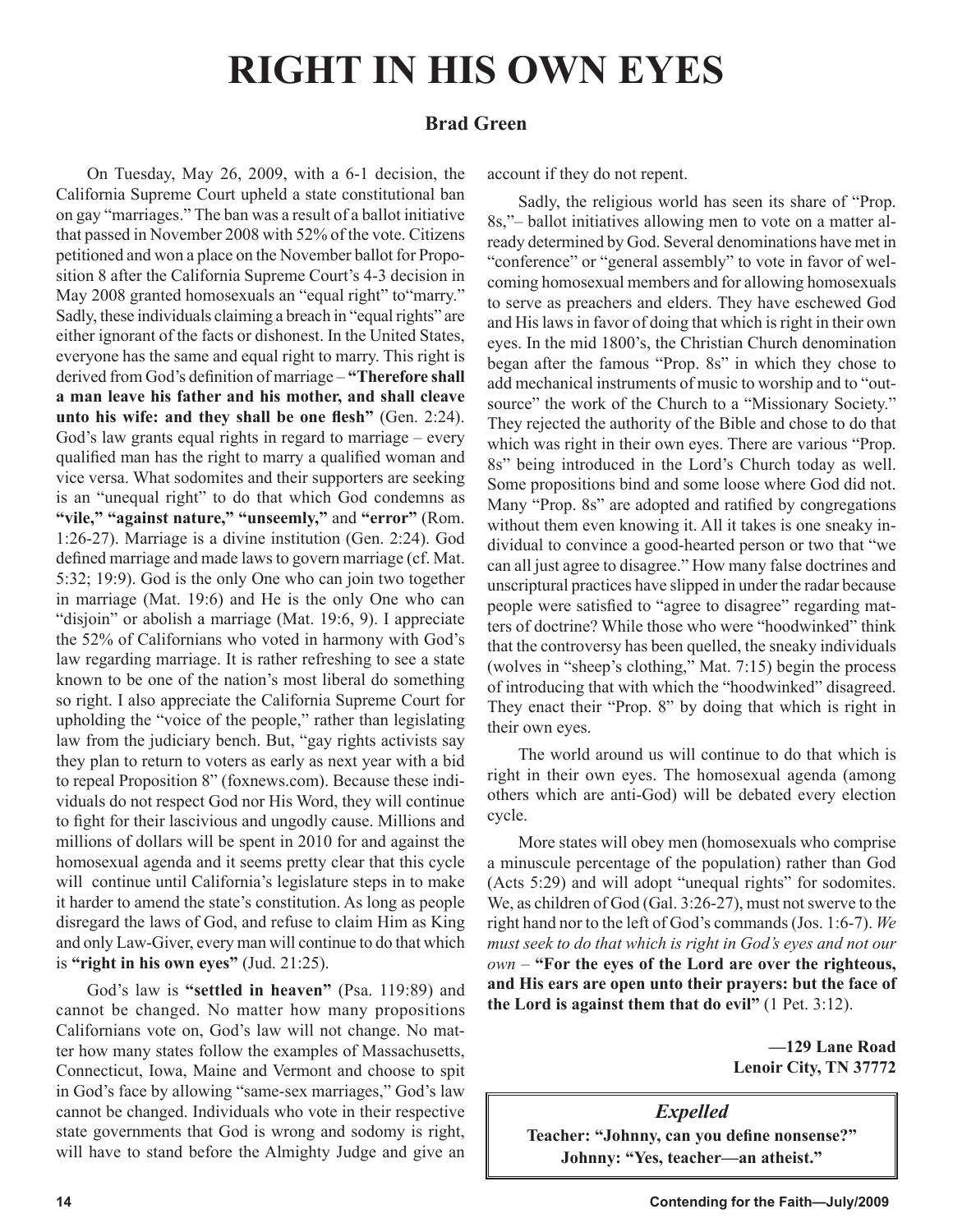## *PLEASE HELP BRAD & APRIL GREEN*

**The article on page 14 is typical of the faithful stand brother Brad Green takes on fundamental and obligatory biblical matters. He is a brother who has the courage of his convictions and is worthy of faithful brethren's financial and other support in his efforts to preach and defend the Gospel. With his faithful wife, April, Brad is seeking to remain in a full time capicity with the relatively new Knox County Church of Christ—SEE BRAD'S LETTER BELOW.** 

Brad Green 129 Lane Road Lenoir City, TN 37772

(865) 771-0011 *bradgreen@knoxcoc.com www.knoxcoc.com*

Dear Brethren,

I humbly submit to you this request for financial support as I labor with the Knox County Church of Christ in Knoxville, TN. Your support will allow me to continue preaching fulltime and devote all my energies to the work of the church in this area. Sadly, if I am unable to increase my financial support soon, I will be forced to seek other full-time employment.

The Knox County congregation has been extremely blessed. Since the beginning of the year, three individuals have obeyed the Gospel and have put on Christ in baptism. Our newspaper advertisement, "Bible Answers For Bible Questions," has been very successful. We have received a great deal of correspondence through this effort and the Truth is being preached throughout Knox County. A family of two, seeking a new home congregation which teaches and practices only that which is authorized by the New Testament, found us through the newspaper ad and placed membership with us on March 15th. Other individuals have since visited our congregation after reading our newspaper advertisement.

Further, we have continued to build upon all of the recent good news by hosting a Gospel Meeting, April 5-8, with brother Michael Hatcher, preacher for the Bellview Church of Christ in Pensacola, FL. We had seven visitors during the week, including four non-Christians.

There is much more to do, and with your financial support, I will be able to continue to dedicate my full time and efforts towards this good work. I have weekly Bible studies with our new converts, regular Bible studies with two non-Christians, and am confident that more Bible studies with non-Christians are soon on the horizon. Please continue to pray for our efforts here as we work hard to grow, in Truth and in number, and glorify God in our community. **If you can supply any** 

**This congregation began a few years ago in an effort to preserve the ancient order of primitive, pure New Testament Christianity. The church is doing well, but brother Green needs to remain as full-time evangelist with the congregation that it can be strengthened even more by his full–time work with it. Please give serious consideration to his request for financial assistance and remember the Knox County congregation in your prayers.**

**—David P. Brown, Editor** 

**financial support for me as I labor here it will be greatly appreciated**.

Your Fellow Servant in The Christ,

/s/Brad Green

## **REFERENCES**

**Dub McClish, Preacher Northpoint Church of Christ Denton, TX 76209 (940) 387-1429 tgjoriginal@verizon.net**

**Michael Hatcher, Preacher Bellview Church of Christ Pensacola, Florida 32526 (850) 455-7595 mhatcher@gmail.com**

**Barry Simmons Knox County Church of Christ Knoxville, TN (865) 986-4984 sfsimmons@charter.net**

## **2009** *CFTF* **SPRING CHURCH OF CHRIST LECTURESHIP BOOK**

## *RELIGION & MORALITY FROM GOD OR MAN?*

**\$20.00 Plus \$3.00 S&H**

**SEND ALL ORDERS WITH PAYMENT TO:**

**Contending for the Faith P.O. Box 2357 Spring, Texas 77383-2357 Texas residents add 7.25% tax**